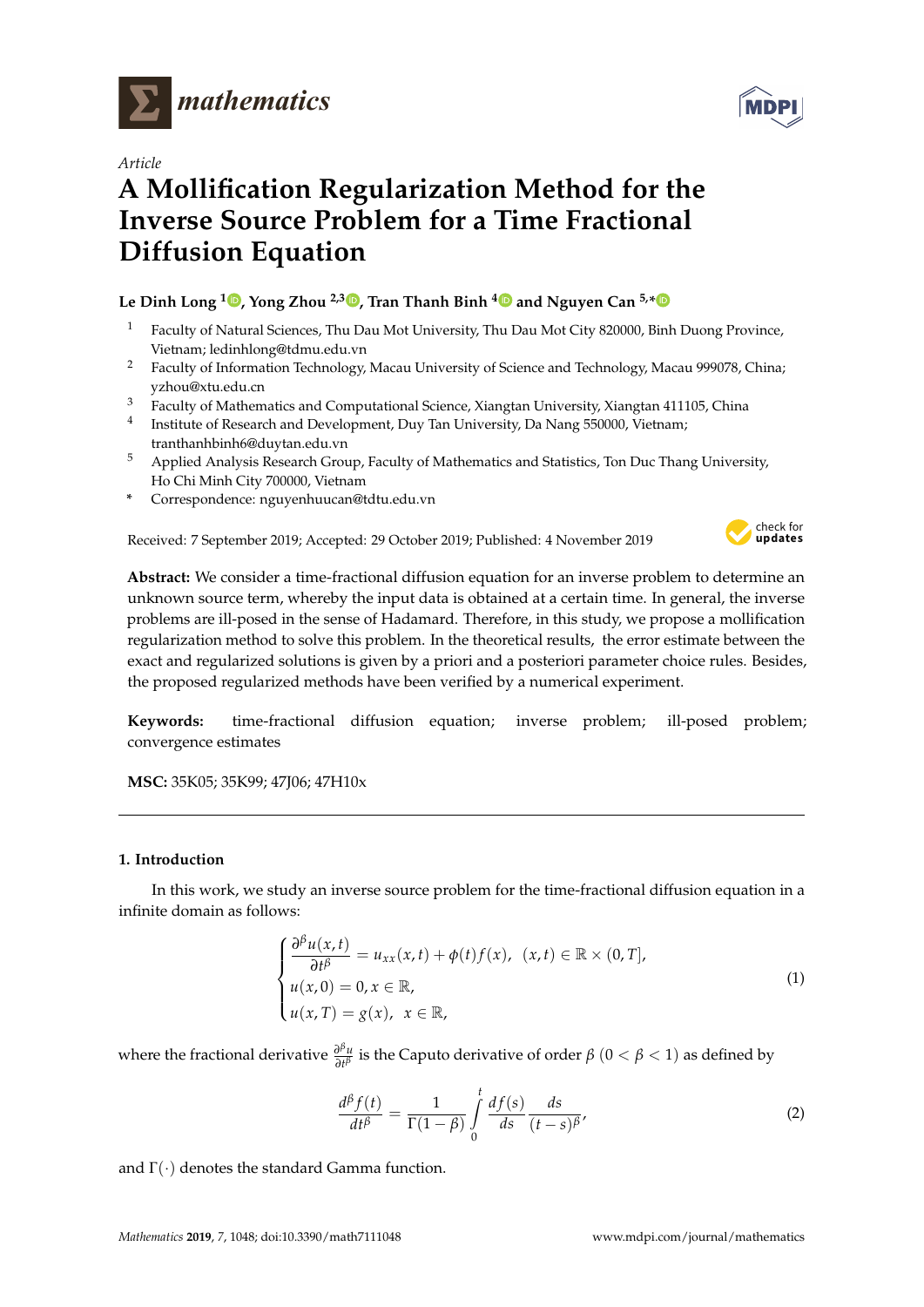The biggest motivation for developing the problem [\(1\)](#page-0-0) is the inverse problems for the heat equation; we recover the unknown source function under different assumptions on the smoothness of input data, which were proposed by Igor Malyshev in Reference [\[1\]](#page-17-0). The inverse problems of the restoration of a source function in the heat equation with the classical derivative are studied by many researchers, that is, Geng [\[2\]](#page-17-1) and Shidfar [\[3\]](#page-17-2).

The mathematical model [\(1\)](#page-0-0) arising in control theory, physical, generalized voltage divider, elasticity and the model of neurons in biology is studied in References [\[4](#page-17-3)[–6\]](#page-17-4).

According to our search, the fractional inverse source problems [\(1\)](#page-0-0) are the subject of very few works, for example, Sakamoto et al. [\[7\]](#page-17-5) used the data  $u(x_0, t)(x_0 \in \mathbb{R})$  to determine  $\phi(t)$  once  $f(x)$  was given, where the authors obtained a Lipschitz stability for  $\phi(t)$ . In Problem [\(1\)](#page-0-0) for a one-dimensional problem with special coefficients, Wei et al. [\[8\]](#page-17-6) used the Fourier truncation method to solve an inverse source problem with  $\phi(t) = 1$ . In Reference [\[9\]](#page-17-7), using the mollification regularization method, Yang and Fu determined the inverse spatial-dependent heat source problem. In Reference [\[10\]](#page-17-8), Wei and Wang considered a modified quasi boundary value regularization method for identifying this problem. In Reference [\[11\]](#page-18-0), using the quasi-reversibility regularization method, Yang and his group identified the unknown source for a time fractional diffusion equation. In Reference [\[12\]](#page-18-1), with the quasi-reversibility regularization method, Wei and her group investigated a space-dependent source for the time fractional diffusion equation. Actually, to our knowledge, in the case  $\phi(t)$ , dependent on time, the results of the inverse source problem for the time-fractional diffusion equation still has a limited achievement, if  $\phi(t) \neq 0$ , we know Huy and his group investigated this problem by way of the Tikhonov regularization method, see Reference [\[13\]](#page-18-2). In these regularization methods, the priori parameter choice rule depends on the noise level and the priori bound. But in practice, to know exactly this is very difficult. In the above research, by using Morozov's Discrepancy Principle for choosing the regularization parameter in Tikhonov regularization, the authors show error estimation for both the priori choice rule parameter and the posteriori choice rule parameter.

In this paper, we use the mollification method to solve the inverse source problem. Instead of receiving the correct input data, we only get the approximate input data. We assume that the measured data in functions couple  $(g_{\varepsilon}(x) \in \mathscr{L}_2(\mathbb{R}), \phi_{\varepsilon}(t) \in C[0,T])$  satisfies

$$
\|g - g_{\varepsilon}\|_{\mathscr{L}^2(\mathbb{R})} \leq \varepsilon, \ \|\phi - \phi_{\varepsilon}\|_{C[0,T]} \leq \varepsilon,
$$
\n(3)

where the constant  $\epsilon > 0$  represents a noise level. It is known that the inverse source problem mentioned above is ill-posed in the sense of Hadamard, that is, a solution of this problem [\(1\)](#page-0-0) does not always exist, if the solution does exist, it is not dependent continuously on the given data, meaning that the error of the initial data is small, the error of the solution will be large. This makes trouble for the numerical solution; here a regularization is required. The Fourier transform of a function  $\mathcal F$  is defined by

$$
\widehat{\mathcal{F}}(\xi) = \frac{1}{\sqrt{2\pi}} \int_{\mathbb{R}} e^{-i\xi x} \mathcal{F}(x) dx.
$$
 (4)

We imposed an a priori bound on the input data, that is,

<span id="page-1-0"></span>
$$
\|\mathcal{F}\|_{\mathbb{H}^k(\mathbb{R})}\leq \mathcal{M},\ \ k>0,\tag{5}
$$

where  $\mathcal{M}\geq 0$  is a constant, $\|\cdot\|_{\mathbb{H}^k(\mathbb{R})}$  denotes the norm in Sobolev space  $\mathbb{H}^k(\mathbb{R})$  is defined

$$
\mathbb{H}^{k}(\mathbb{R}) = \left\{ \mathcal{F} \in \mathscr{L}_{2}(\mathbb{R}), \left\| \mathcal{F} \right\|_{k} \leq \infty \right\}, \text{ and } \left\| \mathcal{F} \right\|_{\mathbb{H}^{k}(\mathbb{R})} = \left( \int_{\mathbb{R}} \left| (1 + \xi^{2})^{k/2} \widehat{\mathcal{F}}(\xi) \right|^{2} d\xi \right)^{\frac{1}{2}}. \tag{6}
$$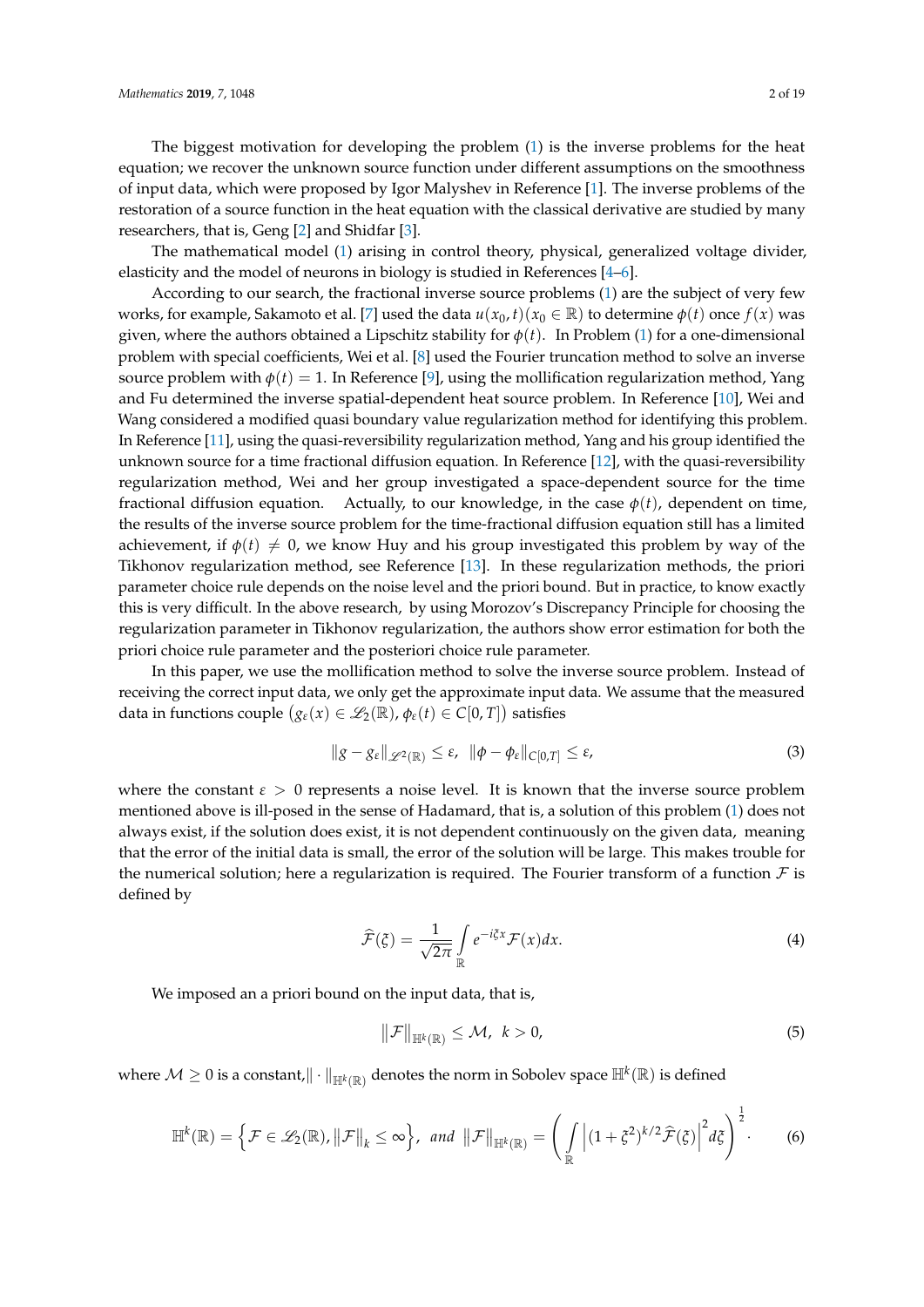The outline of this paper is divided into the following sections: Section [2](#page-2-0) gives some auxiliary results. In Section [3,](#page-3-0) by the priori bound assumption of the exact solution and the priori parameter choice rule, we present the convergence rate. In Section [4,](#page-8-0) we show the convergence rate between the exact and regularized solutions under the posteriori parameter choice rule. Next, a numerical example is proposed to show the illustration of the results in theory in Section [5.](#page-14-0) Finally, a conclusion is given in Section [6.](#page-17-9)

### <span id="page-2-0"></span>**2. Some Auxiliary Results**

Before showing some lemmas, we recall the Mittag-Leffler function which is defined by

$$
E_{\beta,\kappa}(z) = \sum_{k=0}^{\infty} \frac{z^k}{\Gamma(\beta k + \kappa)}, \quad z \in \mathbb{C},
$$
\n(7)

where  $\beta > 0$  and  $\kappa \in \mathbb{R}$  are arbitrary constant. In Reference [\[14\]](#page-18-3), the properties of the Mittag-Leffler function are discussed. Hereby, we present the following Lemmas of the Mittag-Leffler function which can be found in Reference ([\[14\]](#page-18-3), Chapter 1).

**Lemma 1.** Let  $0 < \beta_0 < \beta_1 < 1$ . Then there exist the constants  $\overline{B}_1$ ,  $\overline{B}_2$ ,  $\overline{B}_3$  depending only on  $\beta_0$ ,  $\beta_1$  such that *for all*  $\beta \in [\beta_0, \beta_1]$ *,* 

$$
\frac{\overline{B}_1}{\Gamma(1-\beta)}\frac{1}{1-x} \le E_{\beta,1}(x) \le \frac{\overline{B}_2}{\Gamma(1-\beta)}\frac{1}{1-x}, \ \ E_{\beta,\alpha}(x) \le \frac{\overline{B}_3}{1-x}, \ \ \forall x \le 0, \forall \alpha \in \mathbb{R}.\tag{8}
$$

*These estimates are uniform for all*  $\beta \in [\beta_0, \beta_1]$ *·* 

<span id="page-2-1"></span>**Lemma 2.** *(see Reference [\[7\]](#page-17-5)) For*  $0 < \beta < 1$ *, we have:* 

$$
E_{\beta,\beta}(-\zeta)\geq 0, \ \zeta\geq 0.
$$

**Proof.** As for the proof, see Miller and Samko [\[15\]](#page-18-4).  $\Box$ 

<span id="page-2-2"></span>**Lemma 3.** *(see Reference [\[7\]](#page-17-5)) For*  $\xi > 0$ ,  $\alpha > 0$  *and a positive integer*  $n \in \mathbb{N}$ *, we have:* 

$$
\frac{d^n}{dt^n} E_{\beta,1}(-\xi^2 t^{\beta}) = -\xi^2 t^{\beta - n} E_{\beta,\beta - n + 1}(-\xi^2 t^{\beta}), \quad t > 0,
$$
  

$$
\frac{d}{dt} (t E_{\beta,2}(-\xi^2 t^{\beta})) = E_{\beta,1}(-\xi^2 t^{\beta}), \quad t \ge 0.
$$
 (9)

<span id="page-2-3"></span>**Lemma 4.** *(see Reference [\[7\]](#page-17-5)) By Lemma [2](#page-2-1) and Lemma [3,](#page-2-2) we have*

$$
\int_{0}^{e} \left| t^{\gamma - 1} E_{\beta, \beta}(-\xi^{2} t^{\gamma}) \right| dt = \int_{0}^{e} t^{\gamma - 1} E_{\beta, \beta}(-\xi^{2} t^{\gamma}) dt
$$
\n
$$
= -\frac{1}{\xi^{2}} \int_{0}^{e} \frac{d}{dt} E_{\beta, 1}(-\xi^{2} t^{\gamma}) dt = \frac{1}{\xi^{2}} \left( 1 - E_{\alpha, 1}(-\xi^{2} e^{\alpha}) \right), \quad \rho > 0. \tag{10}
$$

**Lemma 5.** *(see Reference [\[16\]](#page-18-5)) For*  $0 < \alpha < 1$ ,  $\xi \in \mathbb{R}$ , the following inequalities hold:

$$
\sup_{\xi \in \mathbb{R}} \left| \left( 1 + \xi^2 \right)^{-k} \left( 1 - e^{-\frac{\alpha^2 \xi^2}{4}} \right) \right| \le \max \left\{ \alpha^{2k}, \alpha^2 \right\}.
$$
\n(11)

**Proof.** The proof can be found in Reference [\[9\]](#page-17-7).  $\Box$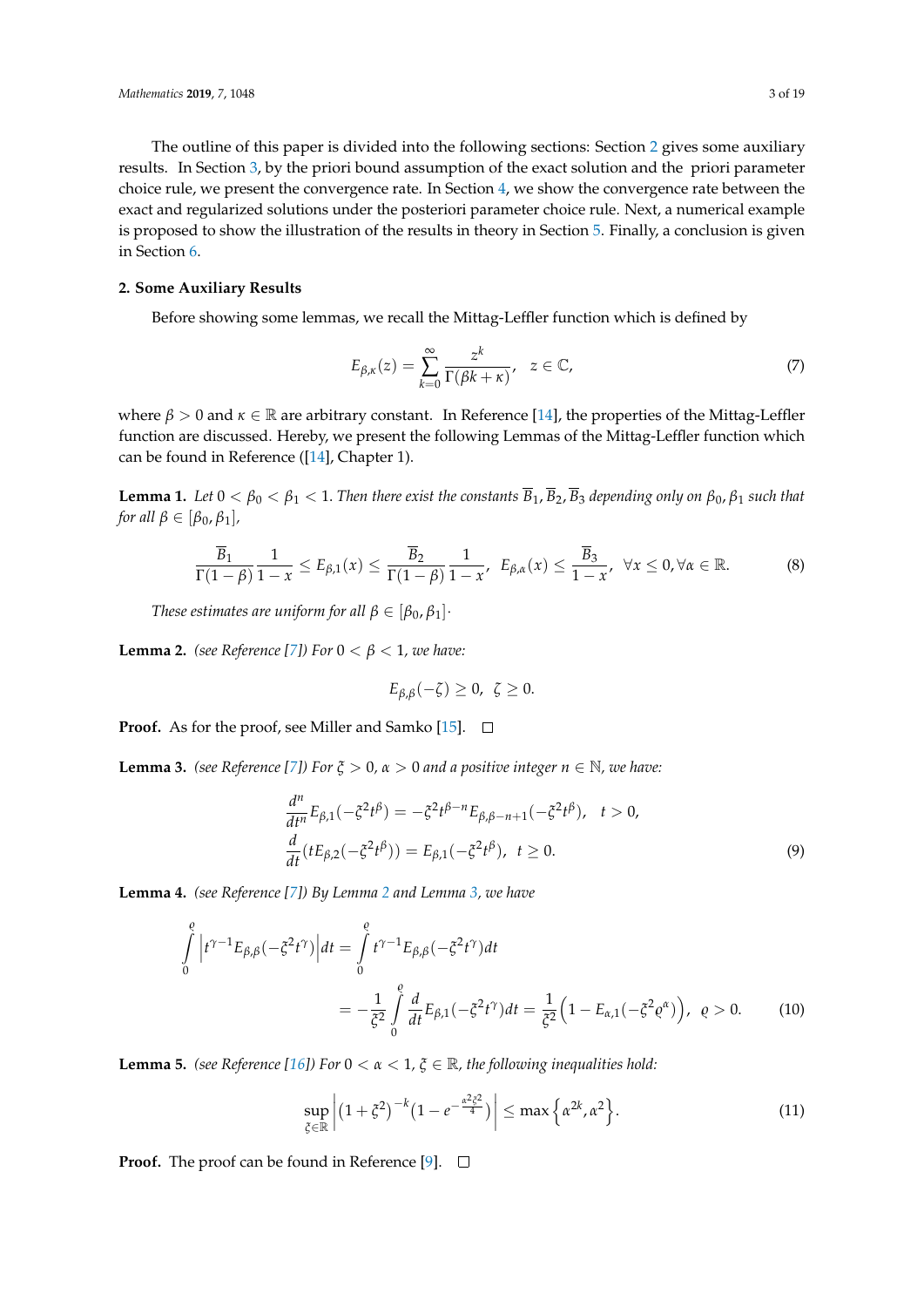<span id="page-3-1"></span>**Lemma 6.** *Let*  $\beta \in (0,1)$  *and*  $\xi \in \mathbb{R}$ *, the following estimate holds* 

$$
\left(\int_{0}^{T} s^{\beta-1} E_{\beta,\beta}(-\xi^2 s^{\beta}) ds\right)^{-1} = \frac{\xi^2}{1 - E_{\beta,1}(-\xi^2 T^{\beta})} \le \begin{cases} \frac{\xi^2}{1 - E_{\beta,1}(-T^{\beta})}, & \text{if } |\xi| \ge 1, \\ \frac{1}{1 - E_{\beta,1}(-T^{\beta})}, & \text{if } |\xi| < 1. \end{cases}
$$
(12)

**Proof.** If  $|\xi| \ge 1$  then since  $E_{\beta,1}(-y)$  for  $0 < \beta < 1$  is a decreasing function for  $y > 0$ , we get  $E_{\beta,1}(-\xi^2 T^{\beta}) \leq E_{\beta,1}(-T^{\beta}).$  Whereupon

$$
\left(\int_{0}^{T} s^{\beta-1} E_{\beta,\beta}(-\xi^{2} s^{\beta}) ds\right)^{-1} = \frac{\xi^{2}}{1 - E_{\beta,1}(-\xi^{2} T^{\beta})} \le \frac{\xi^{2}}{1 - E_{\beta,1}(-T^{\beta})}, \text{ for } |\xi| \ge 1.
$$
 (13)

If  $|\xi| \leq 1$  then since  $E_{\beta,\beta}(-y)$  with  $0 < \beta < 1$  is a decreasing function for  $y > 0$ , we get  $E_{\beta,\beta}(-\xi^2 s^{\beta}) \ge E_{\beta,\beta}(-s^{\beta}),$  so

$$
\left(\int_{0}^{T} s^{\beta-1} E_{\beta,\beta}(-\xi^2 s^{\beta}) ds\right)^{-1} \le \left(\int_{0}^{T} s^{\beta-1} E_{\beta,\beta}(-s^{\beta}) ds\right)^{-1} = \frac{1}{1 - E_{\beta,1}(-T^{\beta})}, \text{ for } |\xi| \le 1. \tag{14}
$$

<span id="page-3-2"></span>**Lemma 7.** *For*  $\alpha \in (0,1)$  *and*  $\xi \in \mathbb{R}$ *, from Lemma [6](#page-3-1), one has:* 

$$
\frac{1}{\left(\int_{0}^{T} s^{\beta-1} E_{\beta,\beta}(-\xi^{2} s^{\beta}) ds\right) e^{\frac{\alpha^{2} \xi^{2}}{4}}} = \frac{\xi^{2}}{\left(1 - E_{\beta,1}(-\xi^{2} T^{\beta})\right) e^{\frac{\alpha^{2} \xi^{2}}{4}}}
$$
\n
$$
\leq \begin{cases}\n\frac{\xi^{2} \alpha^{2}}{\left(1 - E_{\beta,1}(-T^{\beta})\right) e^{\frac{\alpha^{2} \xi^{2}}{4}}} \leq \left(\frac{4}{\alpha^{2}}\right) \left(\frac{1}{\left(1 - E_{\beta,1}(-T^{\beta})\right)}, \text{ if } |\xi| \geq 1, \\
\frac{1}{\left(1 - E_{\beta,1}(-T^{\beta})\right) e^{\frac{\alpha^{2} \xi^{2}}{4}}} \leq \left(\frac{4}{\alpha^{2}}\right) \left(\frac{1}{1 - E_{\beta,1}(-T^{\beta})}\right), \text{ if } |\xi| < 1.\n\end{cases}
$$
\n(15)

This gives

$$
\frac{1}{\left(\int\limits_{0}^{T} s^{\beta-1} E_{\beta,\beta}(-\zeta^2 s^{\beta}) ds\right) e^{\frac{\alpha^2 \zeta^2}{4}}} \leq \left(\frac{4}{\alpha^2}\right) \left(\frac{1}{1 - E_{\beta,1}(-T^{\beta})}\right).
$$
(16)

#### <span id="page-3-0"></span>**3. The Priori Parameter Choice**

Next, the error estimate of the mollification regularization method will be derived under the priori parameter choice rule in this section. We consider the Gauss function

$$
\rho_{\alpha}(x) := \frac{1}{\alpha \sqrt{\pi}} e^{-\frac{x^2}{\alpha^2}},\tag{17}
$$

as the mollifer kernel, where *α* is a positive constant.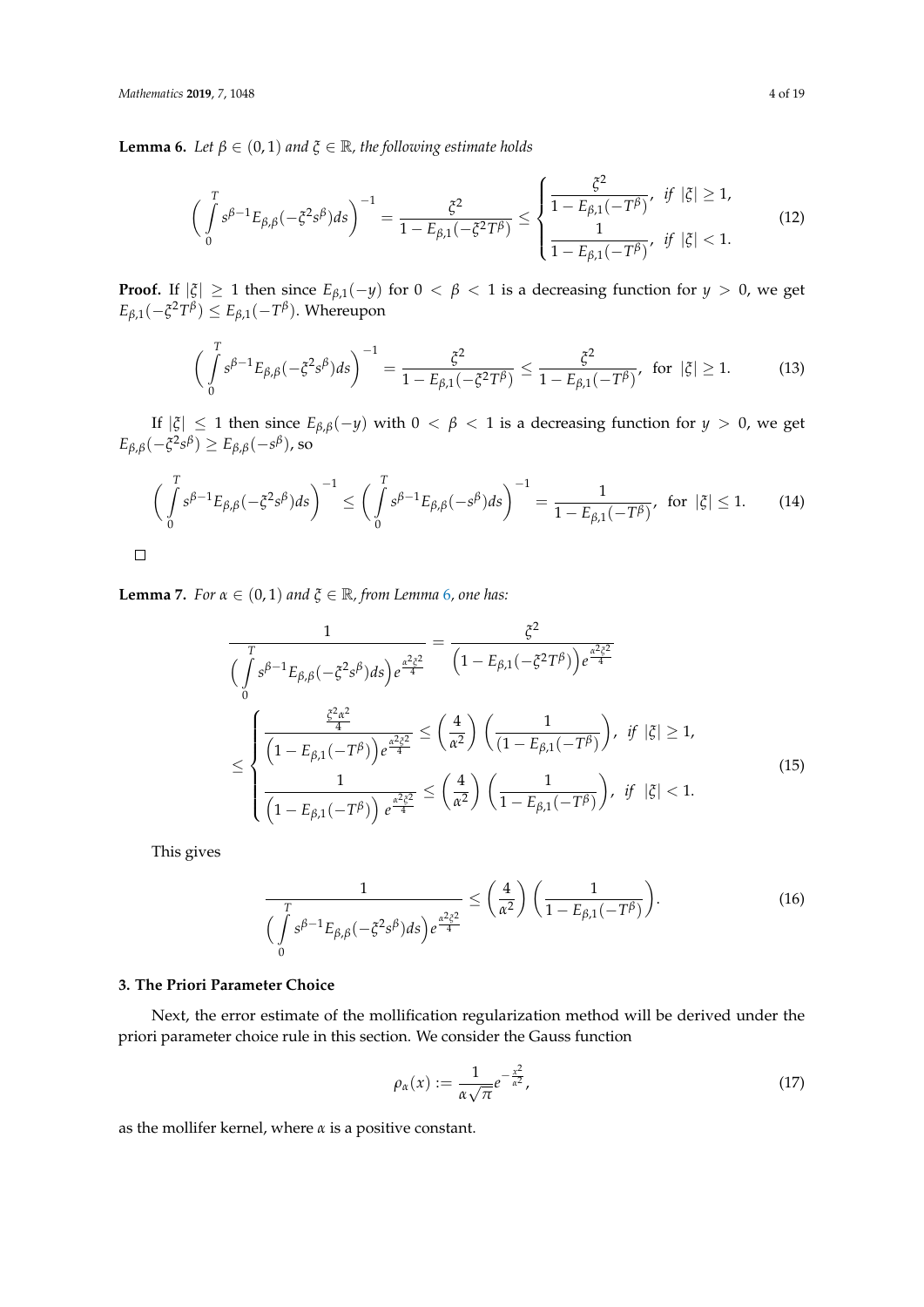We define an operator *K<sup>α</sup>* as

$$
K_{\alpha}f(x) := \rho_{\alpha}f(x) := \int_{\mathbb{R}} \rho_{\alpha}(t)f(x-t)dt = \int_{\mathbb{R}} \rho_{\alpha}(x-t)f(t)dt,
$$
\n(18)

for  $f(x) \in \mathcal{L}_2(\mathbb{R})$ . The original ill-posed problem is replaced by a new problem of searching its approximation  $f_{\varepsilon,\alpha}(x)$  which is defined by

<span id="page-4-1"></span><span id="page-4-0"></span>
$$
f_{\varepsilon,\alpha}(x) := \frac{1}{\sqrt{2\pi}} \int\limits_{\mathbb{R}} e^{ix\xi} \rho_\alpha \widehat{f_{\varepsilon}(\xi)} d\xi, \tag{19}
$$

*The Inverse Source Problem*

By using the Fourier transform, the problem [\(1\)](#page-0-0) is formulated in the following frequency space

$$
\begin{cases}\n\frac{\partial^{\beta}\widehat{u}(\xi,t)}{\partial t^{\beta}} + \xi^{2}\widehat{u}(\xi,t) = \phi(t)\widehat{f}(\xi), & (\xi,t) \in \mathbb{R} \times (0,T], \\
\widehat{u}(\xi,0) = 0, & \xi \in \mathbb{R}, \\
\widehat{u}(\xi,T) = \widehat{g}(\xi), & \xi \in \mathbb{R}.\n\end{cases}
$$
\n(20)

From the equation and the initial value in  $(20)$ , we obtain

$$
\widehat{u}(\xi,t) = \int_{0}^{t} (t-s)^{\beta-1} E_{\beta,\beta}(-\xi^2(t-s)^{\beta}) \phi(s) \widehat{f}(\xi) ds.
$$
\n(21)

Or equivalently,

$$
u(x,t) = \frac{1}{\sqrt{2\pi}} \int_{\mathbb{R}} e^{i\xi x} \Big( \int_{0}^{t} (t-s)^{\beta-1} E_{\beta,\beta}(-\xi^{2}(t-s)^{\beta}) \phi(s) ds \Big) \widehat{f}(\xi) d\xi.
$$
 (22)

Set

$$
\mathcal{D}_{\beta}(\xi, t-s) = (t-s)^{\beta-1} E_{\beta,\beta}(-\xi^2(t-s)^{\beta}).
$$

And  $\hat{u}(\xi, T) = \hat{g}(\xi)$  in [\(20\)](#page-4-0), one has

<span id="page-4-2"></span>
$$
\widehat{f}(\xi) = \frac{\widehat{g}(\xi)}{\int_{0}^{T} \mathcal{D}_{\beta}(\xi, T - s) \phi(s) ds}.
$$
\n(23)

Using the inverse Fourier transform, then we obtain the formula of the source function *f*

$$
f(x) = \frac{1}{\sqrt{2\pi}} \int_{\mathbb{R}} e^{i\xi x} \frac{\widehat{g}(\xi)}{\int_{0}^{T} \mathcal{D}_{\beta}(\xi, T - s) \phi(s) ds} d\xi.
$$
 (24)

On the other hand, if  $\phi(t)$  is bounded by  $\inf_{t\in[0,T]}|\phi(t)| \leq \phi(t) \leq \sup_{t\in[0,T]}|\phi(t)| = |\phi||_{C[0,T]}$ , we have  $\int\limits_0^T$ 0  $\mathcal{D}_{\beta}(\xi, T-s)\phi(s)ds\Big)^{-1}$  can be written then  $\frac{1}{\inf_{t\in[0,T]}\vert\phi(t)\vert} \frac{\xi^2}{(1-E_{\beta,1}(\cdot))^{2}}$  $\frac{6}{(1-E_{\beta,1}(-\xi^2T^\beta))}$ . The unbounded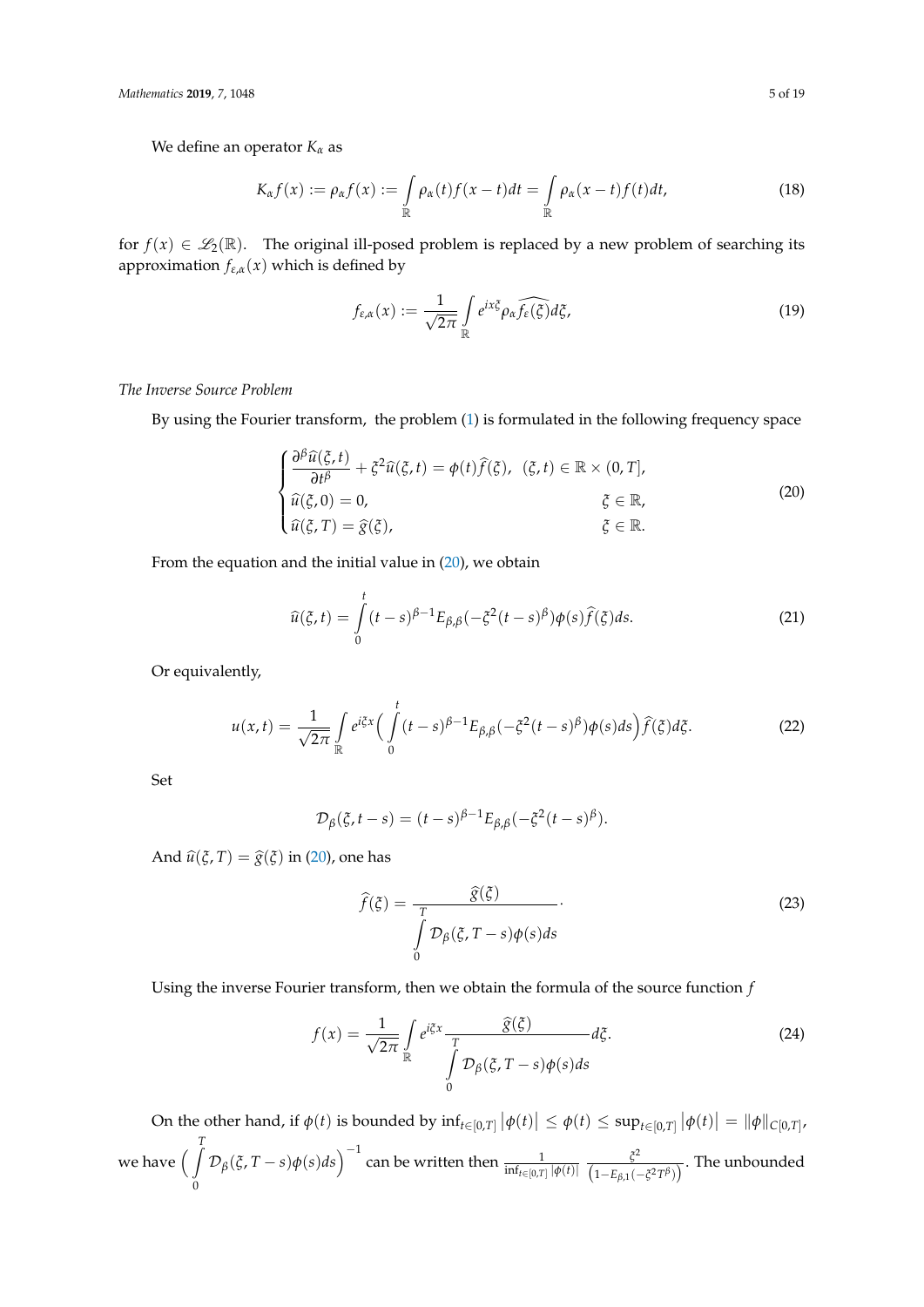function  $\frac{\xi^2}{\sqrt{2\pi}}$  $\frac{f^2}{(1-E_{\beta,1}(-\xi^2T^\beta))}$  can be seen as an amplification when  $\xi \to \infty$ . From now on, putting  $\inf_{t\in[0,T]}|\phi(t)| = A_0$ ,  $\inf_{t\in[0,T]}|\phi_{\varepsilon}(t)| = A_1$ ,  $\sup_{t\in[0,T]}|\phi(t)| = ||\phi||_{C[0,T]} = \Phi$ . From [\(19\)](#page-4-1) with a is a regularization parameter and *α* depends on *ε*, we found the regularized solution

<span id="page-5-0"></span>
$$
\widehat{f}_{\varepsilon,\alpha}(\xi) = \frac{\widehat{g}_{\varepsilon}(\xi)}{\left(\int\limits_{0}^{T} \mathcal{D}_{\beta}(\xi, T-s) \phi_{\varepsilon}(s) ds\right) e^{\frac{\alpha^2 \xi^2}{4}}}.
$$
\n(25)

Using inverse Fourier transform, we get

$$
f_{\varepsilon,\alpha}(x) = \frac{1}{\sqrt{2\pi}} \int\limits_{\mathbb{R}} \frac{\widehat{g}_{\varepsilon}(\xi)}{\left(\int\limits_{0}^{T} \mathcal{D}_{\beta}(\xi, T-s) \phi_{\varepsilon}(s) ds\right) e^{\frac{\alpha^{2} \xi^{2}}{4}}} e^{i\xi x} d\xi.
$$
 (26)

The main conclusion of this section are given below.

**Theorem 1.** Let  $f(x)$ , given by [\(24\)](#page-4-2), be the exact solution of [\(1\)](#page-0-0) with exact data  $g \in \mathscr{L}_2(\mathbb{R})$ , and  $f_{\varepsilon,\alpha}(x)$  is *approximation solution of*  $f(x)$  *with measured data*  $g_{\epsilon} \in \mathscr{L}_2(\mathbb{R})$ *. Then we obtain* 

*a. If*  $0 < k < 1$ *, and choosing*  $\alpha(\varepsilon) = \left(\frac{\varepsilon}{\mathcal{M}}\right)$ <sup>1</sup> 2(*k*+1) *, we have a convergence estimate*

$$
\|f(.) - f_{\varepsilon,\alpha}(.)\|_{\mathscr{L}_2(\mathbb{R})} \leq \varepsilon^{\frac{k}{k+1}} \mathcal{M}^{\frac{1}{k+1}} \bigg( \max\Big\{ 1, \Big(\frac{\varepsilon}{\mathcal{M}}\Big)^{\frac{1-k}{k+1}} \Big\} + \mathcal{R}(\mathcal{A}_0, \mathcal{A}_1, \widehat{g}) \bigg). \tag{27}
$$

*b.* If  $k > 1$ , by choosing  $\alpha(\varepsilon) = \left(\frac{\varepsilon}{\mathcal{M}}\right)$ 1 4 *, we have a convergence estimate*

$$
\|f(.) - f_{\varepsilon,\alpha}(.)\|_{\mathscr{L}_2(\mathbb{R})} \le \varepsilon^{\frac{1}{2}} \mathcal{M}^{\frac{1}{2}} \left(1 + \mathcal{R}(\mathcal{A}_0, \mathcal{A}_1, \widehat{g})\right),\tag{28}
$$

*in which*

$$
\mathcal{R}(\mathcal{A}_0,\mathcal{A}_1,\widehat{g})=\frac{4}{\left(1-E_{\beta,1}(-T^{\beta})\right)}\left(\frac{1}{\mathcal{A}_1}+\frac{\|\widehat{g}\|_{\mathscr{L}_2(\mathbb{R})}}{\mathcal{A}_1\mathcal{A}_0}\right).
$$
\n(29)

**Proof.** From [\(24\)](#page-4-2) and [\(26\)](#page-5-0), by the Parseval formula, the triangle inequality, we obtain

$$
||f(.) - f_{\varepsilon,\alpha}(.)||_{\mathscr{L}_{2}(\mathbb{R})} = ||\widehat{f}(.) - \widehat{f}_{\varepsilon,\alpha}(.)||_{\mathscr{L}_{2}(\mathbb{R})}
$$
  
\n
$$
= \left\| \frac{\widehat{g}(\xi)}{\int_{0}^{T} \mathcal{D}_{\beta}(\xi, T - s) \phi(s) ds} - \frac{\widehat{g}_{\varepsilon}(\xi)}{\left(\int_{0}^{T} \mathcal{D}_{\beta}(\xi, T - s) \phi_{\varepsilon}(s) ds\right) e^{\frac{\alpha^{2} \xi^{2}}{4}}}\right\|_{\mathscr{L}_{2}(\mathbb{R})}
$$
  
\n
$$
= ||\mathcal{I}_{1}||_{\mathscr{L}_{2}(\mathbb{R})} + ||\mathcal{I}_{2}||_{\mathscr{L}_{2}(\mathbb{R})} + ||\mathcal{I}_{3}||_{\mathscr{L}_{2}(\mathbb{R})}, \tag{30}
$$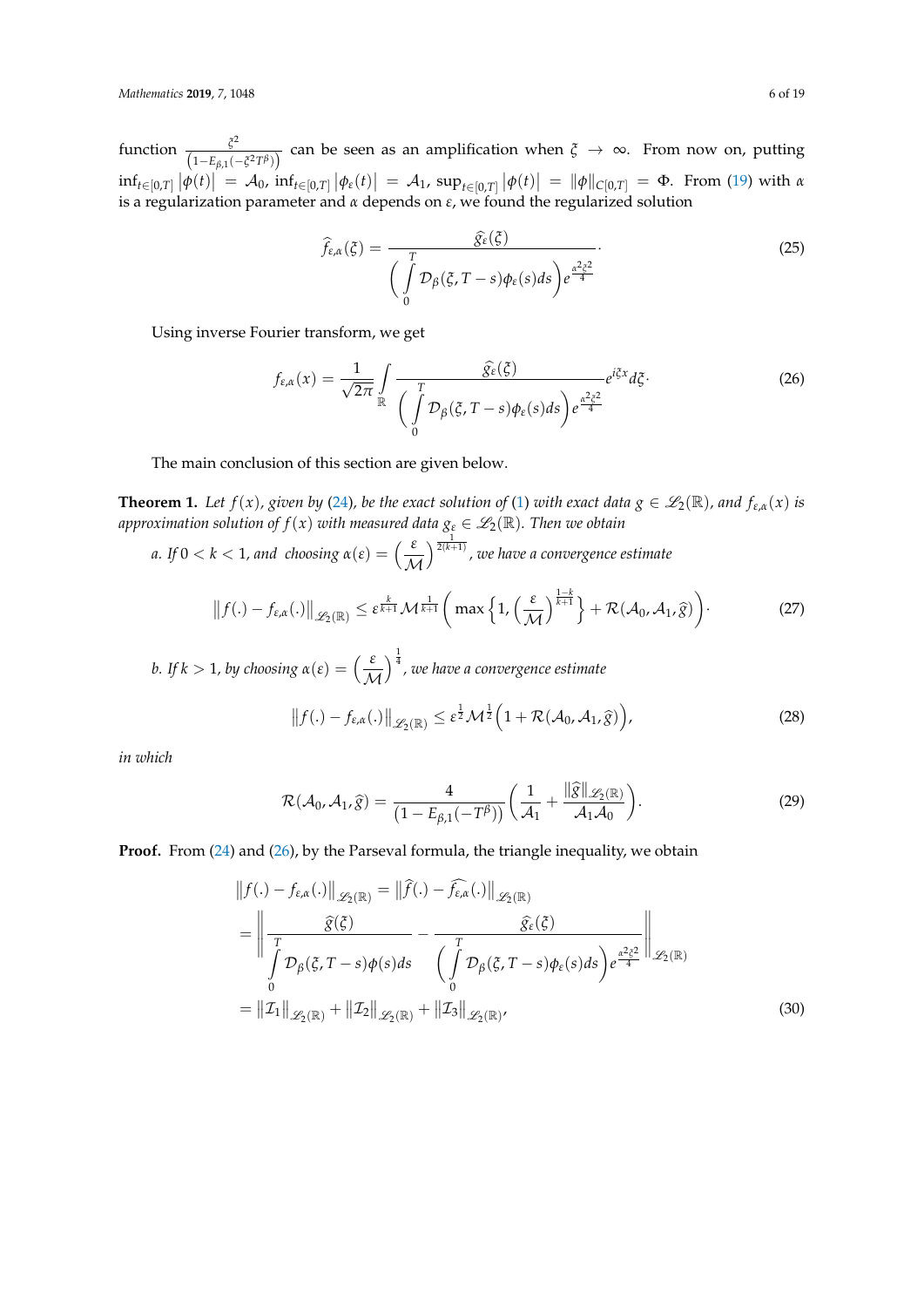in which

$$
\mathcal{I}_{1} = \frac{\widehat{g}(\xi)}{\int_{0}^{T} \mathcal{D}_{\beta}(\xi, T - s) \phi(s) ds} - \frac{\widehat{g}(\xi)}{\int_{0}^{T} \mathcal{D}_{\beta}(\xi, T - s) \phi(s) ds} \frac{\widehat{e}^{2} \xi^{2}}{\left(\int_{0}^{T} \mathcal{D}_{\beta}(\xi, T - s) \phi(s) ds\right) e^{\frac{\alpha^{2} \xi^{2}}{4}}}{\left(\int_{0}^{T} \mathcal{D}_{\beta}(\xi, T - s) \phi_{\epsilon}(s) ds\right) e^{\frac{\alpha^{2} \xi^{2}}{4}}} - \frac{\widehat{g}(\xi)}{\int_{0}^{T} \mathcal{D}_{\beta}(\xi, T - s) \phi_{\epsilon}(s) ds} \frac{\widehat{e}^{2} \xi^{2}}{\left(\int_{0}^{T} \mathcal{D}_{\beta}(\xi, T - s) \phi_{\epsilon}(s) ds\right) e^{\frac{\alpha^{2} \xi^{2}}{4}}}{\left(\int_{0}^{T} \mathcal{D}_{\beta}(\xi, T - s) \phi_{\epsilon}(s) ds\right) e^{\frac{\alpha^{2} \xi^{2}}{4}}}
$$
\n(31)

Next, we estimate the error by diving it into three steps as follows Step 1: Estimate for  $||\mathcal{I}_1||$  $^{\mathcal{2}}\mathscr{L}_{\mathcal{2}}(\mathbb{R})^{\prime}$  we have

$$
\begin{split} \left\| \mathcal{I}_{1} \right\|_{\mathscr{L}_{2}(\mathbb{R})}^{2} &= \left\| \frac{\widehat{g}(\xi)}{\int_{0}^{T} \mathcal{D}_{\beta}(\xi, T - s) \phi(s) ds} \right) \left( 1 - e^{-\frac{\alpha^{2} \xi^{2}}{4}} \right) \right\|_{\mathscr{L}_{2}(\mathbb{R})}^{2} \\ &= \left\| (1 + \xi^{2})^{-k} (1 - e^{-\frac{\alpha^{2} \xi^{2}}{4}}) (1 + \xi^{2})^{k} \widehat{f}(\xi) \right\|_{\mathscr{L}_{2}(\mathbb{R})}^{2} \\ &\leq \sup_{\xi \in \mathbb{R}} \left| (1 + \xi^{2})^{-k} (1 - e^{-\frac{\alpha^{2} \xi^{2}}{4}}) \right|^{2} \left\| f \right\|_{H^{k}(\mathbb{R})}^{2} \leq \mathcal{M}^{2} \max \left\{ \alpha^{4k}, \alpha^{4} \right\}. \end{split}
$$

Hence,

<span id="page-6-0"></span>
$$
\|\mathcal{I}_1\|_{\mathscr{L}_2(\mathbb{R})} \le \mathcal{M} \max \left\{ \alpha^{2k}, \alpha^2 \right\}.
$$
 (32)

Step 2: Estimate for  $||\mathcal{I}_2||$  $^2_{\mathscr{L}_2(\mathbb{R})'}$  we get

$$
\| \mathcal{I}_{2} \|_{\mathscr{L}_{2}(\mathbb{R})}^{2} = \left\| \frac{\widehat{g}(\xi)}{\int_{0}^{T} \mathcal{D}_{\beta}(\xi, T - s) \phi_{\varepsilon}(s) ds} \right) e^{\frac{\alpha^{2} \xi^{2}}{4}} - \frac{\widehat{g}_{\varepsilon}(\xi)}{\int_{0}^{T} \mathcal{D}_{\beta}(\xi, T - s) \phi_{\varepsilon}(s) ds} \Big| e^{\frac{\alpha^{2} \xi^{2}}{4}} \Big|_{\mathscr{L}_{2}(\mathbb{R})}^{2}
$$
  
\n
$$
\leq \mathcal{A}_{1}^{-2} \| \widehat{g}(\xi) - \widehat{g}_{\varepsilon}(\xi) \|_{\mathscr{L}_{2}(\mathbb{R})}^{2} \sup_{\xi \in \mathbb{R}} \left| \left( \int_{0}^{T} (T - s)^{\beta - 1} E_{\beta, \beta}(-\xi^{2} (T - s)^{\beta}) ds \right) e^{\frac{\alpha^{2} \xi^{2}}{4}} \right|^{-2}
$$
  
\n
$$
\leq \mathcal{A}_{1}^{-2} \| \widehat{g}(\xi) - \widehat{g}_{\varepsilon}(\xi) \|_{\mathscr{L}_{2}(\mathbb{R})}^{2} \sup_{\xi \in \mathbb{R}} \left| \frac{\xi^{2}}{(1 - E_{\beta, 1}(-\xi^{2} T^{\beta}) e^{\frac{\alpha^{2} \xi^{2}}{4}} \right|^{2}
$$
  
\n
$$
\leq \left( \frac{16 \varepsilon^{2}}{\alpha^{4}} \right) \left( \mathcal{A}_{1} (1 - E_{\beta, 1}(-T^{\beta})) \right)^{-2}.
$$
\n(33)

Hence, we conclude that

<span id="page-6-1"></span>
$$
\|\mathcal{I}_2\|_{\mathscr{L}_2(\mathbb{R})} \le \left(\frac{4\varepsilon}{\alpha^2}\right) \left(\mathcal{A}_1(1 - E_{\beta,1}(-T^\beta))\right)^{-1}.\tag{34}
$$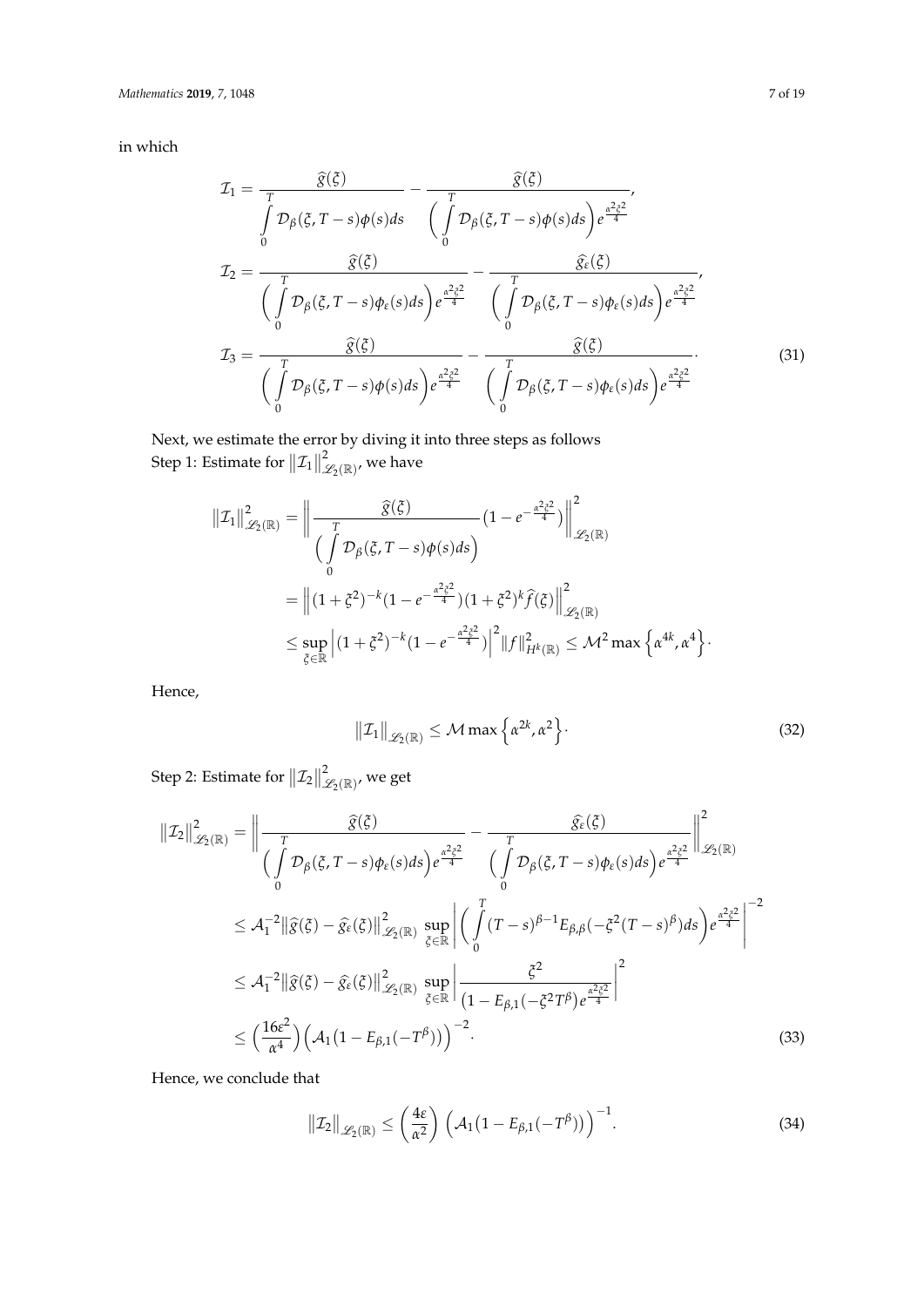Step 3: Estimate for  $||\mathcal{I}_3||$  $^2_{\mathscr{L}_2(\mathbb{R})'}$  we have

$$
\|\mathcal{I}_{3}\|_{\mathscr{L}_{2}(\mathbb{R})}^{2} = \left\|\frac{\widehat{g}(\xi)}{\int_{0}^{T} \mathcal{D}_{\beta}(\xi, T-s) \phi(s) ds} \right) e^{\frac{\alpha^{2} \xi^{2}}{4}} - \frac{\widehat{g}(\xi)}{\int_{0}^{T} \mathcal{D}_{\beta}(\xi, T-s) \phi_{\varepsilon}(s) ds} e^{\frac{\alpha^{2} \xi^{2}}{4}} \left\|\mathcal{L}_{2}(\mathbb{R})\right\|_{\mathscr{L}_{2}(\mathbb{R})}^{2}
$$
\n
$$
= \left\|\frac{\widehat{g}(\xi)}{e^{\frac{\alpha^{2} \xi^{2}}{4}}} \frac{\int_{0}^{T} \mathcal{D}_{\beta}(\xi, T-s) \left(\phi_{\varepsilon}(s) - \phi(s)\right) ds}{\int_{0}^{T} \mathcal{D}_{\beta}(\xi, T-s) \phi_{\varepsilon}(s) ds} \right\|_{\mathscr{L}_{2}(\mathbb{R})}^{2} \tag{35}
$$

From [\(35\)](#page-7-0), we get

<span id="page-7-0"></span>
$$
\begin{split}\n\|Z_{3}\|_{\mathscr{L}_{2}(\mathbb{R})}^{2} &= \mathcal{A}_{1}^{-2} \|\phi_{\varepsilon} - \phi\|_{C[0,T]}^{2} \left\| \frac{\widehat{g}(\xi)}{\int_{0}^{T} \mathcal{D}_{\beta}(\xi, T - s) \phi(s) ds} \right) e^{\frac{\alpha^{2} \xi^{2}}{4}} \right\|_{\mathscr{L}_{2}(\mathbb{R})}^{2} \\
&\leq \mathcal{A}_{1}^{-2} \|\phi_{\varepsilon} - \phi\|_{C[0,T]}^{2} \left\| \frac{\widehat{g}(\xi)}{\int_{0}^{T} \mathcal{D}_{\beta}(\xi, T - s) \phi(s) ds} \right) e^{\frac{\alpha^{2} \xi^{2}}{4}} \right\|_{\mathscr{L}_{2}(\mathbb{R})}^{2} \\
&\leq (\mathcal{A}_{0} \mathcal{A}_{1})^{-2} \|\phi_{\varepsilon} - \phi\|_{C[0,T]}^{2} \left\| \frac{\xi^{2}}{(1 - E_{\beta,1}(-\xi^{2}T^{\beta})) e^{\frac{\alpha^{2} \xi^{2}}{4}} \right\|_{\mathbb{R}}^{2} \|\widehat{g}(\xi)|^{2} d\xi \\
&\leq \left(\frac{16}{\alpha^{4}}\right) \left(\mathcal{A}_{0} \mathcal{A}_{1} (1 - E_{\beta,1}(-T^{\beta}))\right)^{-2} \|\phi_{\varepsilon} - \phi\|_{C[0,T]}^{2} \int_{\mathbb{R}} |\widehat{g}(\xi)|^{2} d\xi. \tag{36}\n\end{split}
$$

Hence,

$$
\|\mathcal{I}_3\|_{\mathscr{L}_2(\mathbb{R})} \le \left(\frac{4\varepsilon}{\alpha^2}\right) \left(\mathcal{A}_0 \mathcal{A}_1 (1 - E_{\beta,1}(-T^\beta))\right)^{-1} \|\widehat{g}\|_{\mathscr{L}_2(\mathbb{R})}.
$$
 (37)

Combining [\(32\)](#page-6-0), [\(34\)](#page-6-1) and [\(37\)](#page-7-1), we received

(a) If 
$$
0 \le k \le 1
$$
 by choosing  $\alpha(\varepsilon) = \left(\frac{\varepsilon}{\mathcal{M}}\right)^{\frac{1}{2(k+1)}}$ , we have a convergent estimation:

<span id="page-7-1"></span>
$$
\|f(.) - f_{\varepsilon,\alpha}(.)\|_{\mathscr{L}_2(\mathbb{R})} \text{ is of order } \varepsilon^{\frac{k}{k+1}}.
$$
 (38)

(b) If 
$$
k > 1
$$
, by choosing  $\alpha(\varepsilon) = \left(\frac{\varepsilon}{\mathcal{M}}\right)^{\frac{1}{4}}$ , we have a convergent estimation:  
\n
$$
||f(.) - f_{\varepsilon,\alpha}(.)||_{\mathscr{L}_2(\mathbb{R})} \text{ is of order } \varepsilon^{\frac{1}{2}}.
$$
\n(39)

 $\Box$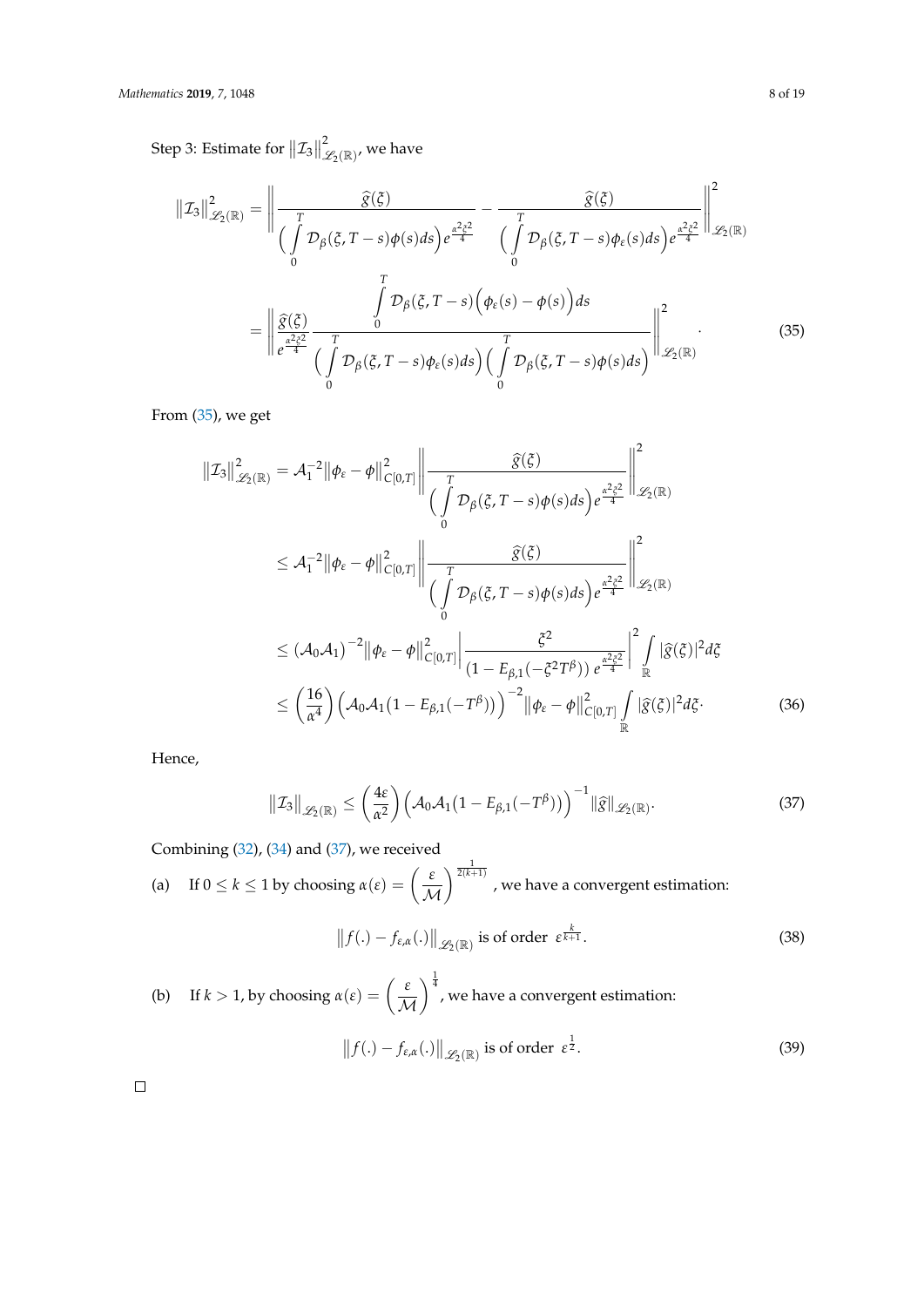#### <span id="page-8-0"></span>**4. The Discrepancy Principle**

Now, we present the posteriori regularization parameter choice rule. The most general of the posteriori rules is the Morozov discrepancy principle [\[17\]](#page-18-6). Choosing the regularization parameter *α* as the solution of the equation

$$
l(\alpha) = \left\| e^{-\frac{\alpha^2 \xi^2}{4}} \widehat{g}_{\varepsilon}(\xi) - \widehat{g}_{\varepsilon}(\xi) \right\|_{\mathscr{L}_2(\mathbb{R})} = \varepsilon + \eta \left( \log \left( \log \left( \frac{T}{\varepsilon} \right) \right) \right)^{-1},\tag{40}
$$

where  $\eta > 1$  is a constant.

**Remark 1.** *To ensure the existence and uniqueness, we can choose η such that*

<span id="page-8-1"></span>
$$
0<\varepsilon+\eta\Big(\log\Big(\log\Big(\frac{T}{\varepsilon}\Big)\Big)\Big)^{-1}<\|\widehat{g_\varepsilon}\|_{\mathscr{L}_2(\mathbb{R})}.
$$

To establish the existence and uniqueness of the solution of Equation [\(40\)](#page-8-1), we consider the following lemmas

**Lemma 8.** *If*  $\varepsilon > 0$  *then there holds:* 

- *(a) l*(*α*) *is a continous function.*
- *(b)*  $\lim_{\alpha \to 0^+} l(\alpha) = 0.$
- $f(c)$   $\lim_{\alpha \to +\infty} l(\alpha) = ||\widehat{g}_{\varepsilon}||_{\mathscr{L}_2(\mathbb{R})}.$
- *(d) l*(*α*) *is a strictly increasing function.*

*The proof is very easy and we omit it here.*

**Lemma 9.** *The following inequality holds:*

$$
\left\|e^{-\frac{\alpha^2 \xi^2}{4}}\widehat{g}_{\varepsilon}(\xi) - \widehat{g}(\xi)\right\|_{\mathscr{L}_2(\mathbb{R})} \leq 2\varepsilon + \eta \left(\log\left(\log\left(\frac{T}{\varepsilon}\right)\right)\right)^{-1}.\tag{41}
$$

**Proof.** Applying the triangle inequality and [\(40\)](#page-8-1), we have

$$
\|e^{-\frac{\alpha^2 \xi^2}{4}} \hat{g}_{\varepsilon}(\xi) - \hat{g}(\xi)\|_{\mathscr{L}_{2}(\mathbb{R})} \leq \|e^{-\frac{\alpha^2 \xi^2}{4}} \hat{g}_{\varepsilon}(\xi) - \hat{g}(\xi)\|_{\mathscr{L}_{2}(\mathbb{R})} + \|\hat{g}_{\varepsilon}(\xi) - \hat{g}(\xi)\|_{\mathscr{L}_{2}(\mathbb{R})}
$$
  

$$
\leq \|e^{-\frac{\alpha^2 \xi^2}{4}} \hat{g}_{\varepsilon}(\xi) - \hat{g}(\xi)\|_{\mathscr{L}_{2}(\mathbb{R})} + \|\hat{g}_{\varepsilon}(\xi) - \hat{g}(\xi)\|_{\mathscr{L}_{2}(\mathbb{R})}
$$
  

$$
\leq 2\varepsilon + \eta \left(\log\left(\log\left(\frac{T}{\varepsilon}\right)\right)\right)^{-1}.
$$
 (42)

 $\Box$ 

**Lemma 10.** For any  $0 \neq \xi \in \mathbb{R}$ , let  $s, t \in [0, T]$  such that  $0 \leq s \leq t \leq T$ , making the substitution  $\xi^2$  and *using the inequality:*  $\frac{\overline{B}_3s^{\beta-1}}{1+s^2s^{\beta}}$  $\frac{B_3 s^{p-1}}{1+\xi^2 s^{\beta}} \le \overline{B}_3 s^{\beta-1}$ , we have the following estimate

$$
\int_{0}^{T} \mathcal{D}_{\beta}(\xi, T - s) ds = \int_{0}^{T} (T - s)^{\beta - 1} E_{\beta, \beta}(-\xi^{2} (T - s)^{\beta}) ds \le \frac{\overline{B}_{3} T^{\beta}}{\beta}.
$$
\n(43)

<span id="page-8-2"></span>**Lemma 11.** *If α is the solution of Equation* [\(40\)](#page-8-1)*, then the following inequality also holds:*

$$
\frac{4}{\alpha^2} \le \frac{\mathcal{H}_{\beta}(\overline{B}_3, T, \Phi, \mathcal{M})}{\eta} \bigg( \log \bigg( \log \bigg( \frac{T}{\varepsilon} \bigg) \bigg). \tag{44}
$$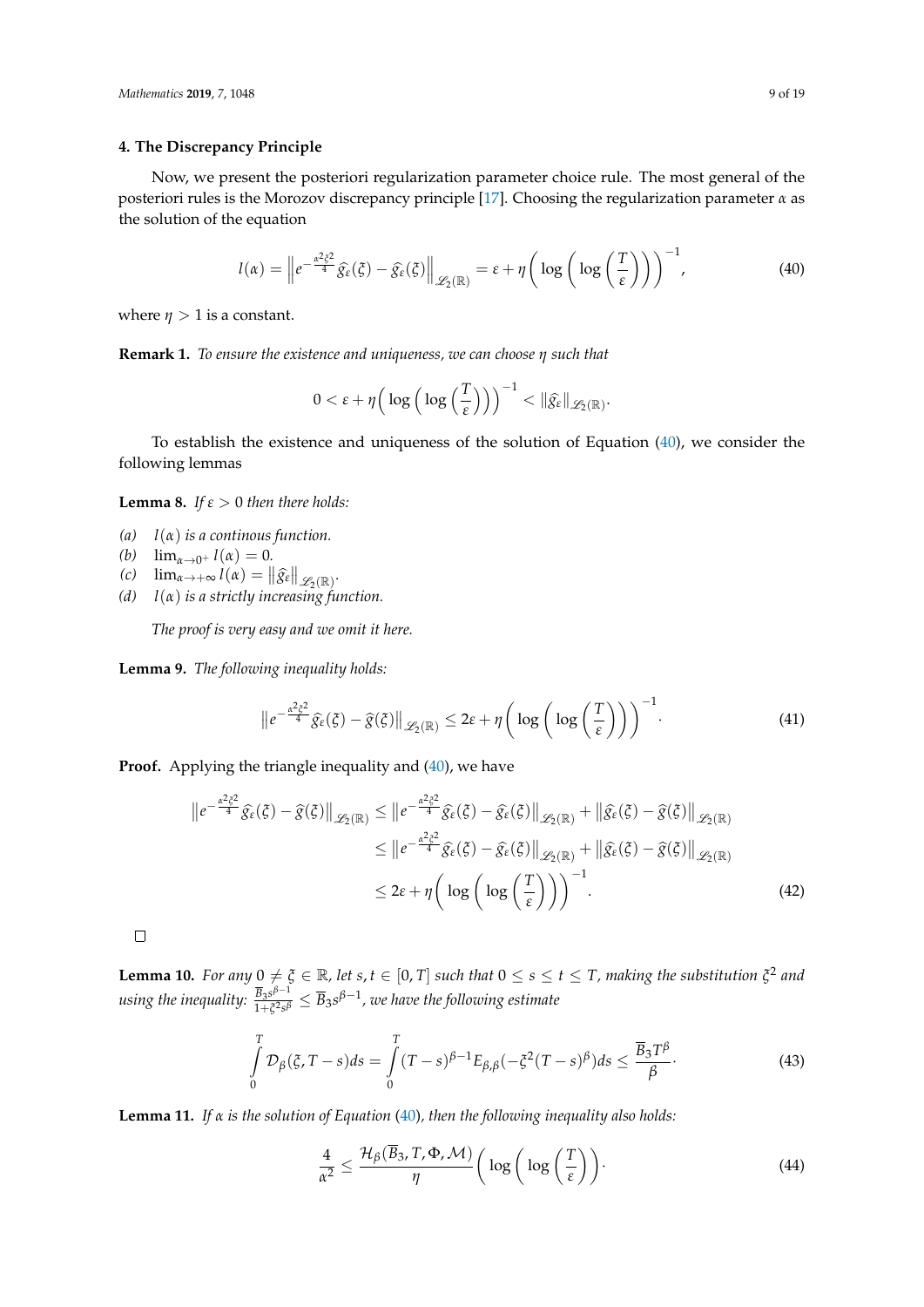whereby  $\mathcal{M} \geq \left\|f\right\|_{\mathbb{H}^k(\mathbb{R})}$ .

**Proof.** Due to [\(40\)](#page-8-1), we receive

$$
\varepsilon + \eta \Big( \log \Big( \log \Big( \frac{T}{\varepsilon} \Big) \Big) \Big)^{-1} = \Big\| (1 - e^{-\frac{\alpha^2 \xi^2}{4}}) \widehat{g}_{\varepsilon}(\xi) \Big\|_{\mathscr{L}_2(\mathbb{R})}
$$
  
\n
$$
\leq \Big\| (1 - e^{-\frac{\alpha^2 \xi^2}{4}}) \widehat{g}_{\varepsilon}(\xi) - (1 - e^{-\frac{\alpha^2 \xi^2}{4}}) \widehat{g}(\xi) + (1 - e^{-\frac{\alpha^2 \xi^2}{4}}) \widehat{g}(\xi) \Big\|_{\mathscr{L}_2(\mathbb{R})}
$$
  
\n
$$
\leq \varepsilon + \Big\| (1 - e^{-\frac{\alpha^2 \xi^2}{4}}) (1 + \xi^2)^{-k} \Big( \int_0^T \mathcal{D}_\beta(\xi, T - s) \phi(s) ds \Big) (1 + \xi^2)^k \widehat{f}(\xi) \Big\|_{\mathscr{L}_2(\mathbb{R})}
$$
  
\n
$$
\leq \varepsilon + \sup_{\xi \in \mathbb{R}} \Big| (1 - e^{-\frac{\alpha^2 \xi^2}{4}}) (1 + \xi^2)^{-k} \Big( \int_0^T \mathcal{D}_\beta(\xi, T - s) \phi(s) ds \Big) \Big\| \mathcal{M}
$$
  
\n
$$
\leq \varepsilon + \frac{\alpha^2}{4} \mathcal{H}_\beta(\overline{B}_3, T, \Phi, \mathcal{M}), \tag{45}
$$

whereby

$$
\mathcal{H}_{\beta}(\overline{B}_3, T, \Phi, \mathcal{M}) = (\beta)^{-1} \Phi \overline{B}_3 T^{\beta} \mathcal{M}.
$$
 (46)

So

$$
\frac{4}{\alpha^2} \le \frac{\mathcal{H}_\beta(\overline{B}_3, T, \Phi, \mathcal{M})}{\eta} \log \left( \log \left( \frac{T}{\varepsilon} \right) \right). \tag{47}
$$

 $\Box$ 

<span id="page-9-0"></span>**Lemma 12.** *For* 0 < *α* < 1*, using the Lemma* [7](#page-3-2)*, the following inequality holds:*

$$
\sup_{\xi \in \mathbb{R}} \left| \left( \frac{\xi^2}{1 - E_{\beta,1}(-\xi^2 T^\beta)} \right)^{k+1} e^{-\frac{\alpha^2 \xi^2}{4}} \right| \le \left( \frac{k+1}{\left( 1 - E_{\beta,1}(-T^\beta) \right)} \right)^{k+1} \left( \frac{4}{\alpha^2} \right)^{k+1}.
$$
 (48)

*The proof is similar to Lemma [7](#page-3-2) and we omit it here.*

Next, the main results of this section are shown under Theorem.

<span id="page-9-1"></span>**Theorem 2.** *Assume the condition*  $\|g_{\varepsilon} - g\| \leq \varepsilon$  *where*  $\|.\|$  *denotes the*  $\mathscr{L}_2(\mathbb{R})$ *-norm with*  $\varepsilon > 0$  *is a noise level and the condition* [\(5\)](#page-1-0) *holds, then there holds the following error estimate*

$$
||f(.) - f_{\varepsilon,\alpha}(.)||_{\mathscr{L}_{2}(\mathbb{R})} = ||\widehat{f}(.) - \widehat{f_{\varepsilon,\alpha}}(.)||_{\mathscr{L}_{2}(\mathbb{R})}
$$
  
\n
$$
\leq \left(\varepsilon \left(\log\left(\log\left(\frac{T}{\varepsilon}\right)\right)^{k+1} \left(\frac{\mathcal{L}_{\beta}(k,T) \mathcal{H}_{\beta}(\overline{B}_{3},T,\Phi)}{\mathcal{A}_{0}\eta}\right)^{k+1} \mathcal{M}^{k}\right)\right)
$$
  
\n
$$
+ \frac{\Phi}{\mathcal{A}_{0}^{k+1}} \left(\frac{1}{1 - E_{\beta,1}(-T^{\beta})}\right)^{k} \right)^{\frac{1}{k+1}} \mathcal{M}^{\frac{1}{k+1}} \cdot \left(2\varepsilon + \eta\left(\log\left(\log\left(\frac{T}{\varepsilon}\right)\right)\right)^{-1}\right)^{\frac{k}{k+1}}
$$
  
\n
$$
+ \left(\varepsilon \log\left(\log\left(\frac{T}{\varepsilon}\right)\right)\right) \left(\frac{\mathcal{H}_{\beta}(\overline{B}_{3},T,\Phi,\mathcal{M})}{\eta \mathcal{A}_{0}(1 - E_{\beta,1}(-T^{\beta}))} + \left(\frac{\mathcal{H}_{\beta}(\overline{B}_{3},T,\Phi,\mathcal{M})||\widehat{g}||_{\mathscr{L}_{2}(\mathbb{R})}}{\eta(1 - E_{\beta,1}(-T^{\beta}))\mathcal{A}_{0}\mathcal{A}_{1}}\right)\right).
$$
(49)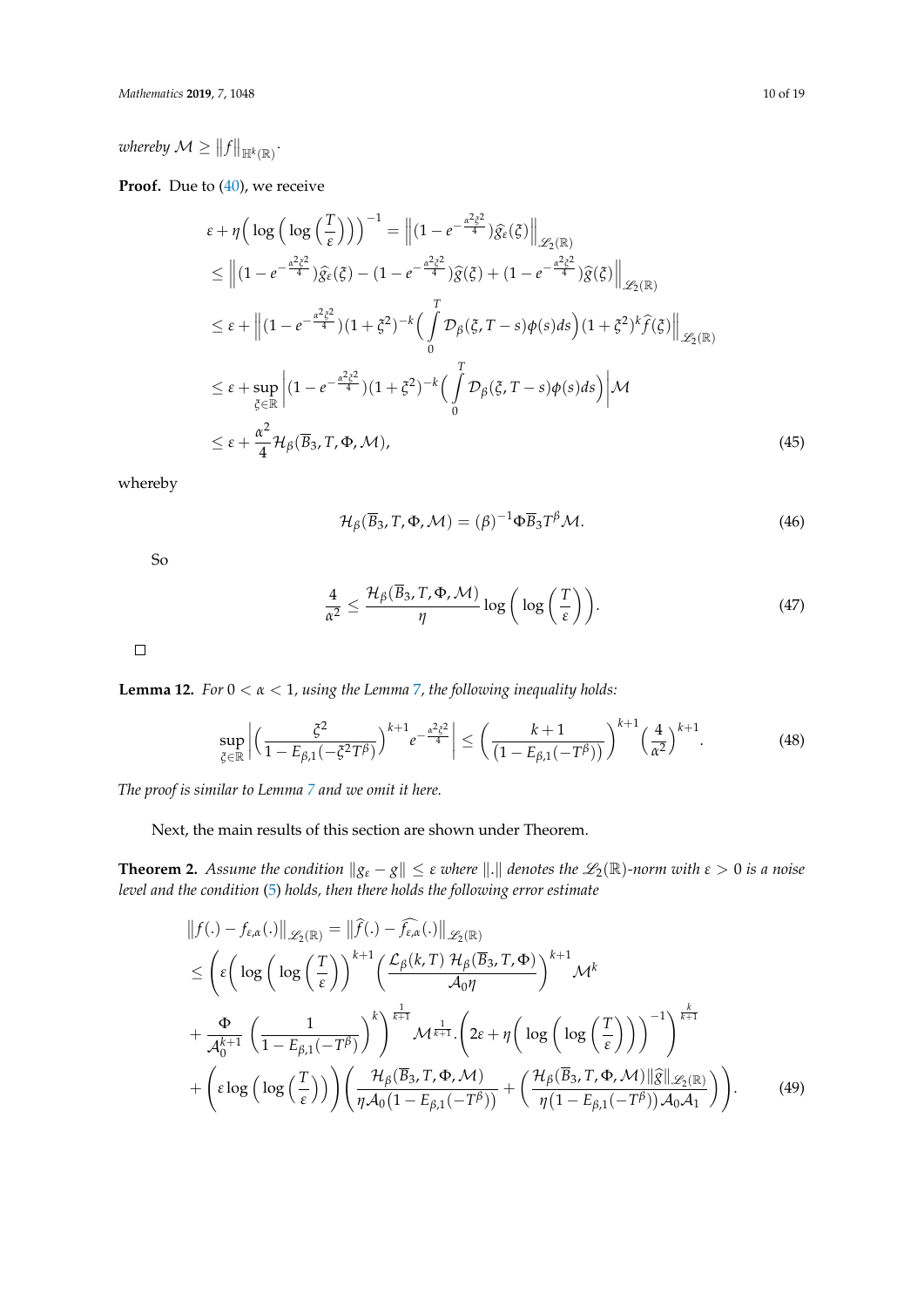**Proof.** By the Parseval formula, we get

$$
||f(.) - f_{\varepsilon,\alpha}(.)||_{\mathscr{L}_{2}(\mathbb{R})} = ||\hat{f}(.) - \hat{f}_{\varepsilon,\alpha}(.)||_{\mathscr{L}_{2}(\mathbb{R})}
$$
\n
$$
\leq \left\| \frac{e^{-\frac{\alpha^{2}\xi^{2}}{4}}\hat{g}_{\varepsilon}(\xi) - \hat{g}(\xi)}{\int_{0}^{T} \mathcal{D}_{\beta}(\xi, T - s)\phi(s)ds} \right\|_{\mathscr{L}_{2}(\mathbb{R})}
$$
\n
$$
+ \left\| \frac{\hat{g}_{\varepsilon}(\xi)}{\int_{0}^{T} \mathcal{D}_{\beta}(\xi, T - s)\phi(s)ds} \right)e^{\frac{\alpha^{2}\xi^{2}}{4}} - \frac{\hat{g}(\xi)}{\int_{0}^{T} \mathcal{D}_{\beta}(\xi, T - s)\phi(s)ds} e^{\frac{\alpha^{2}\xi^{2}}{4}} \right\|_{\mathscr{L}_{2}(\mathbb{R})}
$$
\n
$$
+ \left\| \frac{\hat{g}(\xi)}{\int_{0}^{T} \mathcal{D}_{\beta}(\xi, T - s)\phi(s)ds} e^{\frac{\alpha^{2}\xi^{2}}{4}} - \frac{\hat{g}(\xi)}{\int_{0}^{T} \mathcal{D}_{\beta}(\xi, T - s)\phi_{\varepsilon}(s)ds} e^{\frac{\alpha^{2}\xi^{2}}{4}} \right\|_{\mathscr{L}_{2}(\mathbb{R})}
$$
\n
$$
\leq ||\mathcal{J}_{1}||_{\mathscr{L}_{2}(\mathbb{R})} + ||\mathcal{J}_{2}||_{\mathscr{L}_{2}(\mathbb{R})} + ||\mathcal{J}_{3}||_{\mathscr{L}_{2}(\mathbb{R})}, \tag{50}
$$

We can divide the proof into three steps as follows: *Step 1:* Estimate for  $||\mathcal{J}_1||$  $^2_{\mathscr{L}_{2}(\mathbb{R})^{\prime}}$  using the Hölder inequality, we obtain

<span id="page-10-1"></span>
$$
\|\mathcal{J}_1\|_{\mathscr{L}_2(\mathbb{R})}^2 = \frac{1}{\left(\int\limits_0^T \mathcal{D}_\beta(\xi, T - s) \phi(s) ds\right)^2} \left\| e^{-\frac{\alpha^2 \xi^2}{4}} \widehat{g}_{\varepsilon}(\xi) - \widehat{g}(\xi) \right\|_{\mathscr{L}_2(\mathbb{R})}^2
$$
  
\$\leq \left\| \frac{\xi^2}{\mathcal{A}\_0(1 - E\_{\beta,1}(-\xi^2 T^\beta))} \left( e^{-\frac{\alpha^2 \xi^2}{4}} \widehat{g}\_{\varepsilon}(\xi) - \widehat{g}(\xi) \right) \right\|\_{\mathscr{L}\_2(\mathbb{R})}^2\$  
\$\leq (C\_1^2)^{\frac{1}{k+1}} \times (C\_2^2)^{\frac{k}{k+1}}, \qquad (51)\$

whereby

<span id="page-10-0"></span>
$$
\mathcal{C}_1^2 = \left( \int_{\mathbb{R}} \left( \left( \frac{\xi^2}{\mathcal{A}_0 (1 - E_{\beta,1} (-\xi^2 T^\beta))} \right)^2 \left( e^{-\frac{\alpha^2 \xi^2}{4}} \widehat{g}_\varepsilon(\xi) - \widehat{g}(\xi) \right)^{\frac{2}{k+1}} \right)^{k+1} d\xi \right),
$$
  

$$
\mathcal{C}_2^2 = \left( \int_{\mathbb{R}} \left( \left( e^{-\frac{\alpha^2 \xi^2}{4}} \widehat{g}_\varepsilon(\xi) - \widehat{g}(\xi) \right)^{\frac{2k}{k+1}} \right)^{k+1} d\xi \right).
$$
 (52)

From [\(52\)](#page-10-0), we can check that  $\left({\mathcal C}_2^2\right)^{k\over k+1}$  as follows

$$
(\mathcal{C}_2^2)^{\frac{k}{k+1}} = \left(\int_{\mathbb{R}} \left(e^{-\frac{\alpha^2 \xi^2}{4}} \widehat{g}_{\varepsilon}(\xi) - \widehat{g}(\xi)\right)^2 d\xi\right)^{\frac{k}{k+1}}
$$
  
= 
$$
\left\|e^{-\frac{\alpha^2 \xi^2}{4}} \widehat{g}_{\varepsilon}(\xi) - \widehat{g}(\xi)\right\|^{\frac{2k}{k+1}} \le \left(2\varepsilon + \eta\left(\log\left(\log\left(\frac{T}{\varepsilon}\right)\right)\right)^{-1}\right)^{\frac{2k}{k+1}}.
$$
 (53)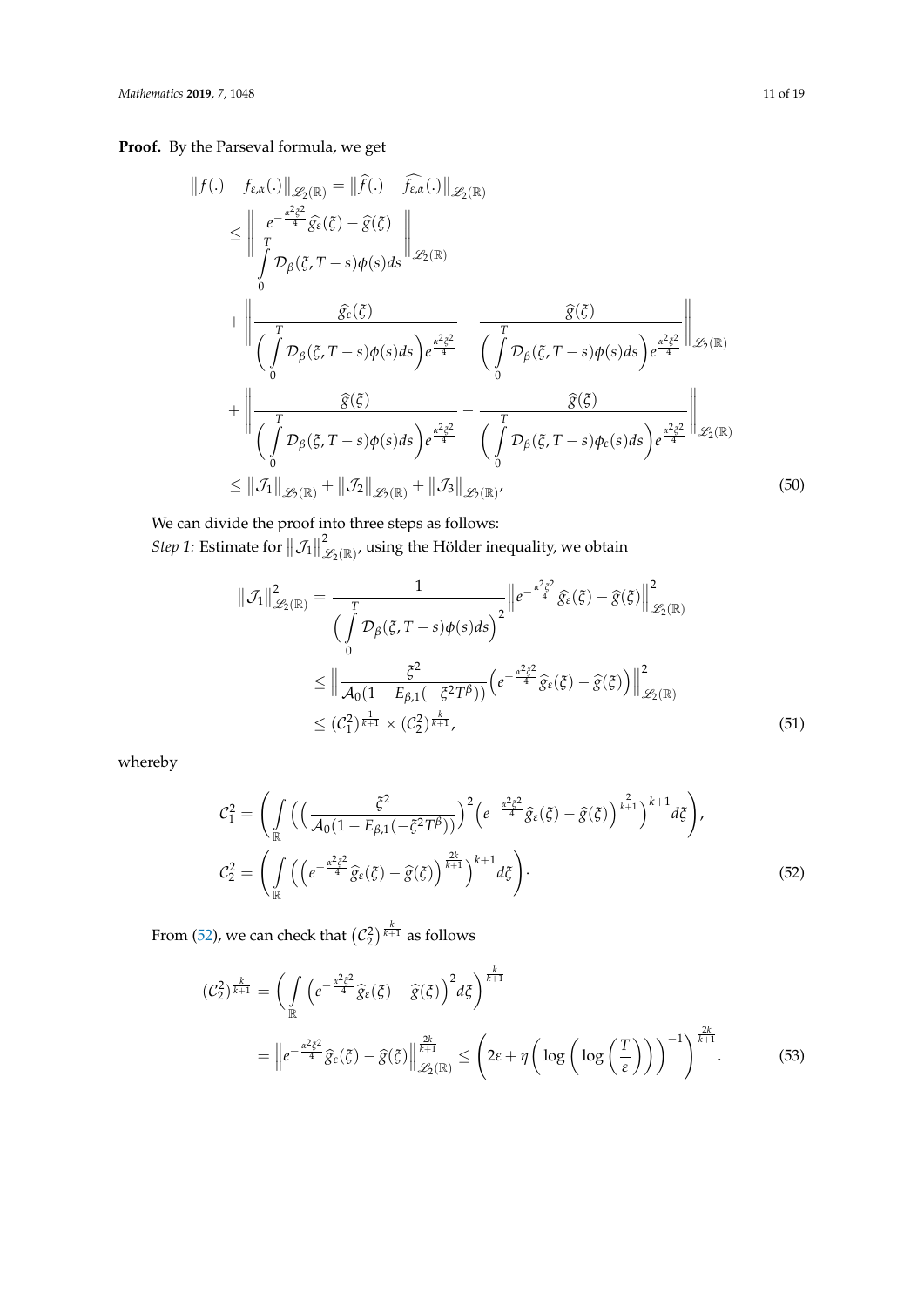On the other hand, we deduce

$$
(C_{1}^{2})^{\frac{1}{k+1}} \leq \left(\int_{-\infty}^{+\infty} \left(\frac{\xi^{2}}{\mathcal{A}_{0}(1-E_{\beta,1}(-\xi^{2}T^{\beta}))}\right)^{2(k+1)} \left(e^{-\frac{\alpha^{2}\xi^{2}}{4}}\hat{g}_{\varepsilon}(\xi)-\hat{g}(\xi)\right)^{2} d\xi\right)^{\frac{1}{k+1}}
$$

$$
= \left\|\left(\frac{\xi^{2}}{\mathcal{A}_{0}(1-E_{\beta,1}(-\xi^{2}T^{\beta}))}\right)^{k+1} \left(e^{-\frac{\alpha^{2}\xi^{2}}{4}}\hat{g}_{\varepsilon}(\xi)-\hat{g}(\xi)\right)\right\|_{\mathscr{L}_{2}(\mathbb{R})}^{\frac{2}{k+1}}
$$

$$
\leq \left(\|\left(\frac{\xi^{2}}{\mathcal{A}_{0}(1-E_{\beta,1}(-\xi^{2}T^{\beta}))}\right)^{k+1}e^{-\frac{\alpha^{2}\xi^{2}}{4}}\left(\hat{g}_{\varepsilon}(\xi)-\hat{g}(\xi)\right)\right\|_{\mathscr{L}_{2}(\mathbb{R})}
$$

$$
+ \|\left(\frac{\xi^{2}}{\mathcal{A}_{0}(1-E_{\beta,1}(-\xi^{2}T^{\beta}))}\right)^{k+1} \left(e^{-\frac{\alpha^{2}\xi^{2}}{4}}\hat{g}(\xi)-\hat{g}(\xi)\right)\|_{\mathscr{L}_{2}(\mathbb{R})}\right)^{\frac{2}{k+1}}.
$$
(54)

To estimate  $C_1$ , we give two Lemmas as follows:

**Lemma 13.** Assume that the condition  $\|\widehat{g}_{\varepsilon}(\xi) - \widehat{g}(\xi)\|_{\mathscr{L}_2(\mathbb{R})} \leq \varepsilon$  holds. Then we have the following estimate

<span id="page-11-0"></span>
$$
\begin{split} &\left\| \left( \frac{\xi^2}{\mathcal{A}_0 \left( 1 - E_{\beta,1} \left( -\xi^2 T^{\beta} \right) \right)} \right)^{k+1} e^{-\frac{\alpha^2 \xi^2}{4}} \left( \hat{g}_{\varepsilon}(\xi) - \hat{g}(\xi) \right) \right\|_{\mathscr{L}_2(\mathbb{R})} \\ &\leq \varepsilon \left( \log \left( \log \left( \frac{T}{\varepsilon} \right) \right)^{k+1} \left( \frac{\mathcal{L}_{\beta}(k,T) \mathcal{H}_{\beta}(\overline{B}_3, T, \Phi, \mathcal{M})}{\mathcal{A}_0 \eta} \right)^{k+1} . \end{split} \tag{55}
$$

**Proof.** Using the Lemma [12](#page-9-0) and setting  $\mathcal{L}_{\beta}(k, T) = \left(\frac{k+1}{(1-E_{\beta})^{1/2}}\right)$ (1−*Eβ*,1(−*T β* )) , we get

<span id="page-11-1"></span>
$$
\begin{split} &\left\| \left( \frac{\xi^2}{\mathcal{A}_0 \left( 1 - E_{\beta,1} \left( -\xi^2 T^{\beta} \right) \right)} \right)^{k+1} e^{-\frac{\alpha^2 \xi^2}{4}} \left( \widehat{g}_{\varepsilon}(\xi) - \widehat{g}(\xi) \right) \right\|_{\mathscr{L}_2(\mathbb{R})} \\ &\leq \varepsilon \left( \frac{4}{\alpha^2} \right)^{k+1} \left( \frac{k+1}{\mathcal{A}_0 \left( 1 - E_{\beta,1} \left( -T^{\beta} \right) \right)} \right)^{k+1} \\ &\leq \varepsilon \left( \log \left( \log \left( \frac{T}{\varepsilon} \right) \right)^{k+1} \left( \frac{\mathcal{L}_{\beta}(k,T)}{\mathcal{A}_0 \eta} \frac{\mathcal{H}_{\beta}(\overline{B}_3, T, \Phi, \mathcal{M})}{\mathcal{A}_0 \eta} \right)^{k+1} \right) \end{split} \tag{56}
$$

in which  $\mathcal{H}_{\beta}(\overline{B}_3, T, \Phi, M)$  is defined in Lemma [11.](#page-8-2)  $□$ 

**Lemma 14.** Let  $\xi \in \mathbb{R}$  and exist M is a positive constant such that  $\mathcal{M} \geq ||f||_{H^k(\mathbb{R})}$ , we get

$$
\left\| \left( \frac{\xi^2}{\mathcal{A}_0 \left( 1 - E_{\beta,1} \left( -\xi^2 T^\beta \right) \right)} \right)^{k+1} \left( e^{-\frac{\alpha^2 \xi^2}{4}} \widehat{g}(\xi) - \widehat{g}(\xi) \right) \right\|_{\mathscr{L}_2(\mathbb{R})} \leq \frac{\Phi}{\mathcal{A}_0^{k+1}} \left( \frac{1}{1 - E_{\beta,1} \left( -T^\beta \right)} \right)^k \mathcal{M}. \tag{57}
$$

Proof. Applying the Lemma [4,](#page-2-3) we receive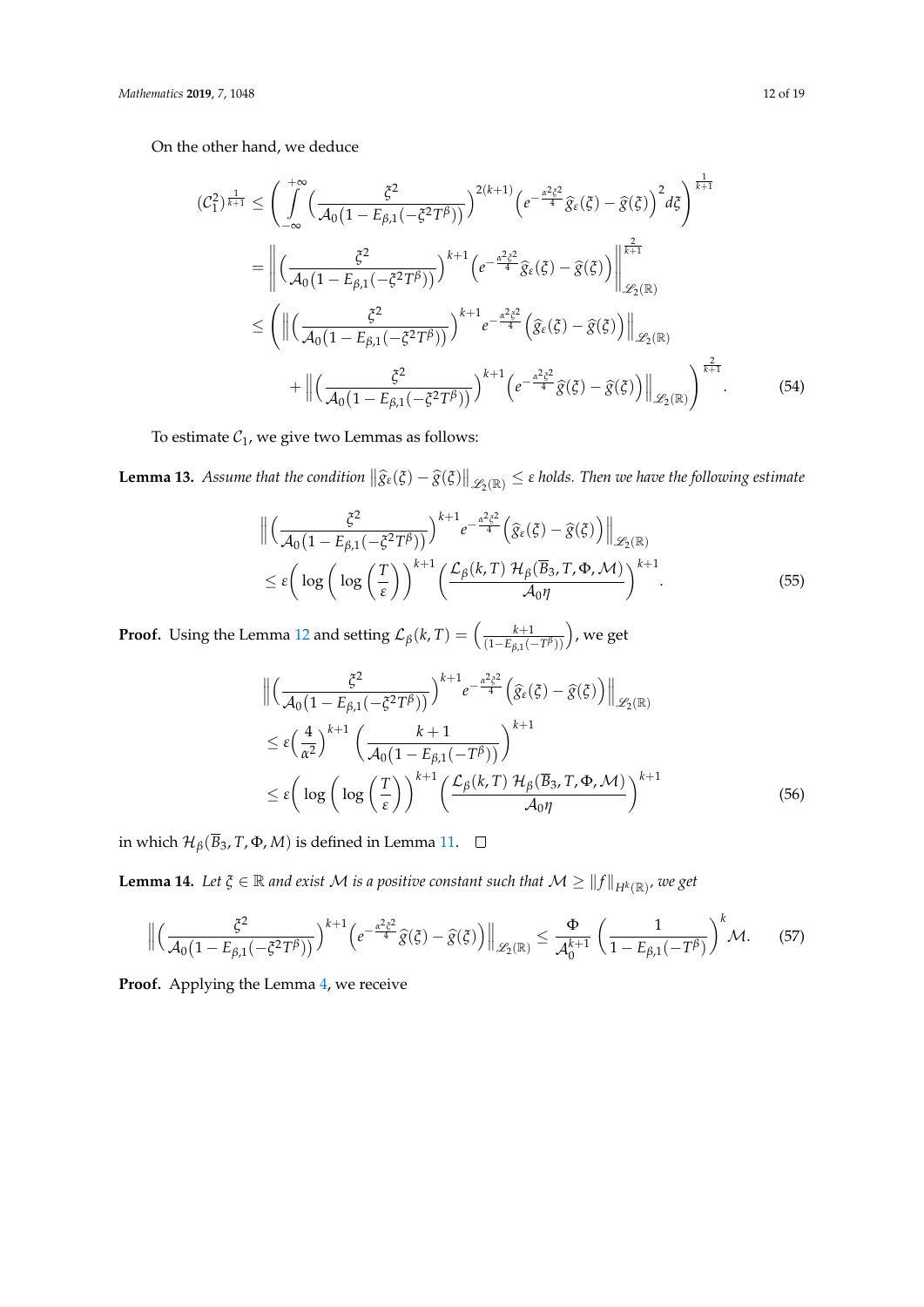$$
\begin{split}\n&\left\| \left( \frac{\xi^{2}}{\mathcal{A}_{0} \left(1 - E_{\beta,1}(-\xi^{2} T^{\beta})\right)} \right)^{k+1} \left( e^{-\frac{\alpha^{2} \xi^{2}}{4}} \hat{g}(\xi) - \hat{g}(\xi) \right) \right\|_{\mathscr{L}_{2}(\mathbb{R})} \\
&= \left\| \left( \frac{\xi^{2} (1 - e^{-\frac{\alpha^{2} \xi^{2}}{4}})^{\frac{1}{k+1}}}{\mathcal{A}_{0} \left(1 - E_{\beta,1}(-\xi^{2} T^{\beta})\right)} \right)^{k+1} (1 + \xi^{2})^{-k} (1 + \xi^{2})^{k} \hat{f}(\xi) \int_{0}^{T} \mathcal{D}_{\beta}(\xi, T - s) \phi(s) ds \right\|_{\mathscr{L}_{2}(\mathbb{R})} \\
&\leq \frac{\Phi}{\mathcal{A}_{0}} \sup_{\xi \in \mathbb{R}} \left| \left( \frac{\xi^{2}}{\mathcal{A}_{0} \left(1 - E_{\beta,1}(-\xi^{2} T^{\beta})\right)} \right)^{k} \frac{(1 - e^{-\frac{\alpha^{2} \xi^{2}}{4}})}{(1 + \xi^{2})^{k}} \right| \mathcal{M} \\
&\leq \frac{\Phi}{\mathcal{A}_{0}^{k+1}} \sup_{\xi \in \mathbb{R}} \left| \left( \frac{\xi^{2}}{(1 + \xi^{2}) (1 - E_{\beta,1}(-\xi^{2} T^{\beta}))} \right)^{k} (1 - e^{-\frac{\alpha^{2} \xi^{2}}{4}}) \right| \mathcal{M} \\
&\leq \frac{\Phi}{\mathcal{A}_{0}^{k+1}} \left( \frac{1}{1 - E_{\beta,1}(-T^{\beta})} \right)^{k} \mathcal{M}.\n\end{split} \tag{58}
$$

 $\Box$ 

Combining [\(54\)](#page-11-0), [\(56\)](#page-11-1) and [\(58\)](#page-12-0), we have estimate  $(\mathcal{C}_1^2)^{\frac{1}{k+1}}$  as follows

<span id="page-12-1"></span><span id="page-12-0"></span>
$$
(\mathcal{C}_1^2)^{\frac{1}{k+1}} \le \left(\varepsilon \left(\log\left(\log\left(\frac{T}{\varepsilon}\right)\right)^{k+1} \left(\frac{\mathcal{L}_{\beta}(k,T) \mathcal{H}_{\beta}(\overline{B}_3, T, \Phi)}{\mathcal{A}_0 \eta}\right)^{k+1} \mathcal{M}^k + \frac{\Phi}{\mathcal{A}_0^{k+1}} \left(\frac{1}{1 - E_{\beta,1}(-T^{\beta})}\right)^k\right)^{\frac{2}{k+1}} \mathcal{M}^{\frac{2}{k+1}}.
$$
\n
$$
(59)
$$

From  $(51)$  to  $(59)$ , so

$$
\|\mathcal{J}_{1}\|_{\mathscr{L}_{2}(\mathbb{R})} \leq \left(\varepsilon \bigg(\log\bigg(\log\bigg(\frac{T}{\varepsilon}\bigg)\bigg)^{k+1} \bigg(\frac{\mathcal{L}_{\beta}(k,T) \mathcal{H}_{\beta}(\overline{B}_{3},T,\Phi)}{\mathcal{A}_{0}\eta}\bigg)^{k+1} \mathcal{M}^{k}\right) + \frac{\Phi}{\mathcal{A}_{0}^{k+1}} \left(\frac{1}{1 - E_{\beta,1}(-T^{\beta})}\right)^{k}\right)^{\frac{1}{k+1}} \mathcal{M}^{\frac{1}{k+1}}.\left(2\varepsilon + \eta\bigg(\log\bigg(\log\bigg(\frac{T}{\varepsilon}\bigg)\bigg)\bigg)^{-1}\right)^{\frac{k}{k+1}}.\tag{60}
$$

*Step 2:* Estimate for  $||\mathcal{J}_2||$  $^2_{\mathscr{L}_2(\mathbb{R})'}$  we have

<span id="page-12-2"></span>
$$
\|\mathcal{J}_{2}\|_{\mathscr{L}_{2}(\mathbb{R})}^{2} \leq \left\| \frac{(\widehat{g}_{\varepsilon}(\xi) - \widehat{g}(\xi))}{(\int_{0}^{T} \mathcal{D}_{\beta}(\xi, T - s) \phi(s) ds) e^{\frac{\alpha^{2} \xi^{2}}{4}}}\right\|_{\mathscr{L}_{2}(\mathbb{R})}^{2}
$$

$$
= \left\| \frac{\xi^{2}}{\mathcal{A}_{0} \left(1 - E_{\beta,1}(-\xi^{2} T^{\beta})\right)} e^{-\frac{\alpha^{2} \xi^{2}}{4}} \left(\widehat{g}_{\varepsilon}(\xi) - \widehat{g}(\xi)\right)\right\|_{\mathscr{L}_{2}(\mathbb{R})}^{2}
$$

$$
\leq \left(\frac{16}{\alpha^{4}}\right) \frac{\|\widehat{g}_{\varepsilon} - \widehat{g}\|_{\mathscr{L}_{2}(\mathbb{R})}^{2}}{\mathcal{A}_{0}^{2}} \left(\frac{1}{1 - E_{\beta,1}(-T^{\beta})}\right)^{2}.
$$
(61)

Applying the Lemmas [11](#page-8-2) and [12](#page-9-0) in case  $k = 0$ , we know that

$$
\|\mathcal{J}_2\|_{\mathscr{L}_2(\mathbb{R})}^2 \le \left(\epsilon \log\left(\log\left(\frac{T}{\epsilon}\right)\right)\right)^2 \left(\frac{\mathcal{H}_{\beta}(\overline{B}_3, T, \Phi, \mathcal{M})}{\eta \mathcal{A}_0(1 - E_{\beta,1}(-T^{\beta}))}\right)^2.
$$
 (62)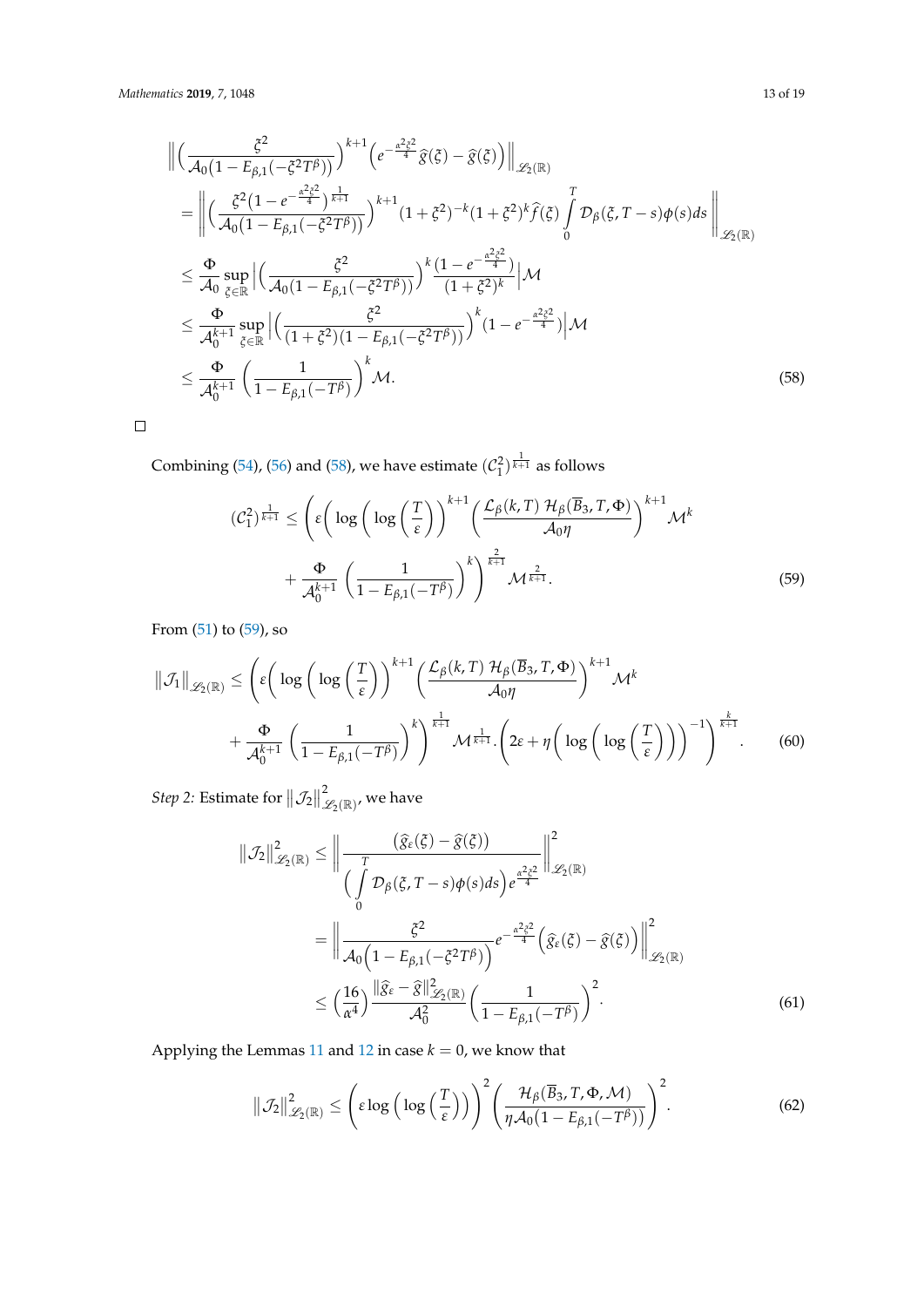Hence, we conclude that

$$
\|\mathcal{J}_2\|_{\mathscr{L}_2(\mathbb{R})} \leq \left(\varepsilon \log\left(\log\left(\frac{T}{\varepsilon}\right)\right)\right) \left(\frac{\mathcal{H}_{\beta}(\overline{B}_3, T, \Phi, \mathcal{M})}{\eta \mathcal{A}_0(1 - E_{\beta,1}(-T^{\beta}))}\right). \tag{63}
$$

*Step 3:* Estimate for  $||\mathcal{J}_3||$  $^2_{\mathscr{L}_2(\mathbb{R})'}$  we have :

$$
\|\mathcal{J}_{3}\|_{\mathscr{L}_{2}(\mathbb{R})}^{2} \leq \left\|\frac{\widehat{g}(\xi)}{\int_{0}^{T} \mathcal{D}_{\beta}(\xi, T-s) \phi(s) ds} \right) e^{\frac{\alpha^{2} \xi^{2}}{4}} - \frac{\widehat{g}(\xi)}{\int_{0}^{T} \mathcal{D}_{\beta}(\xi, T-s) \phi_{\epsilon}(s) ds} e^{\frac{\alpha^{2} \xi^{2}}{4}} \left\|\mathcal{L}_{2}(\mathbb{R})\right\|_{\mathscr{L}_{2}(\mathbb{R})}^{2}
$$
\n
$$
= \left\|\frac{\left(e^{-\frac{\alpha^{2} \xi^{2}}{4}} \widehat{g}(\xi)\right) \int_{0}^{T} \mathcal{D}_{\beta}(\xi, T-s) (\phi_{\epsilon}(s) - \phi(s)) ds}{\int_{0}^{T} \mathcal{D}_{\beta}(\xi, T-s) \phi_{\epsilon}(s) ds} \right\|_{\mathscr{L}_{2}(\mathbb{R})}^{2} \tag{64}
$$

From [\(64\)](#page-13-0), it gives

$$
\|\mathcal{J}_3\|_{\mathscr{L}_2(\mathbb{R})}^2 \le \left\|\frac{\|\phi_{\varepsilon} - \phi\|_{C[0,T]}\int_0^T \mathcal{D}_{\beta}(\xi, T-s)ds}{\mathcal{A}_0 \mathcal{A}_1 \Big(\int_0^T \mathcal{D}_{\beta}(\xi, T-s)ds\Big)^2} \Big(e^{-\frac{\alpha^2 \xi^2}{4}}\hat{g}(\xi)\Big)\right\|_{\mathscr{L}_2(\mathbb{R})}^2
$$

$$
\le \frac{\|\phi - \phi_{\varepsilon}\|_{C[0,T]}^2}{\mathcal{A}_0^2 \mathcal{A}_1^2} \left\|\frac{\xi^2}{(1 - E_{\beta,1}(-\xi^2 T^\beta))}e^{-\frac{\alpha^2 \xi^2}{4}}\hat{g}(\xi)\right\|_{\mathscr{L}_2(\mathbb{R})}^2. \tag{65}
$$

Applying Lemma [12](#page-9-0) with  $k = 0$  and Lemma [11](#page-8-2) , we know that

$$
\|\mathcal{J}_{3}\|_{\mathscr{L}_{2}(\mathbb{R})}^{2} \leq \left(\frac{16}{\alpha^{4}}\right) \left(\frac{1}{1 - E_{\beta,1}(-T^{\beta})}\right)^{2} \frac{\|\phi - \phi_{\varepsilon}\|_{C[0,T]}^{2}}{\mathcal{A}_{0}^{2} \mathcal{A}_{1}^{2}} \|\widehat{g}\|_{\mathscr{L}_{2}(\mathbb{R})}^{2}
$$

$$
\leq \left(\varepsilon \log\left(\log\left(\frac{T}{\varepsilon}\right)\right)\right)^{2} \left(\frac{\mathcal{H}_{\beta}(\overline{B}_{3}, T, \Phi, \mathcal{M})\|\widehat{g}\|_{\mathscr{L}_{2}(\mathbb{R})}}{\eta\left(1 - E_{\beta,1}(-T^{\beta})\right) \mathcal{A}_{0} \mathcal{A}_{1}}\right)^{2}.
$$
(66)

Therefore,

<span id="page-13-2"></span>
$$
\|\mathcal{J}_3\|_{\mathscr{L}_2(\mathbb{R})} \leq \left(\varepsilon \log\left(\log\left(\frac{T}{\varepsilon}\right)\right)\right) \left(\frac{\mathcal{H}_{\beta}(\overline{B}_3, T, \Phi, \mathcal{M}) \|\widehat{g}\|_{\mathscr{L}_2(\mathbb{R})}}{\eta(1 - E_{\beta,1}(-T^{\beta}))\mathcal{A}_0\mathcal{A}_1}\right). \tag{67}
$$

Combining [\(60\)](#page-12-2), [\(63\)](#page-13-1) and [\(67\)](#page-13-2), we get:

<span id="page-13-1"></span><span id="page-13-0"></span>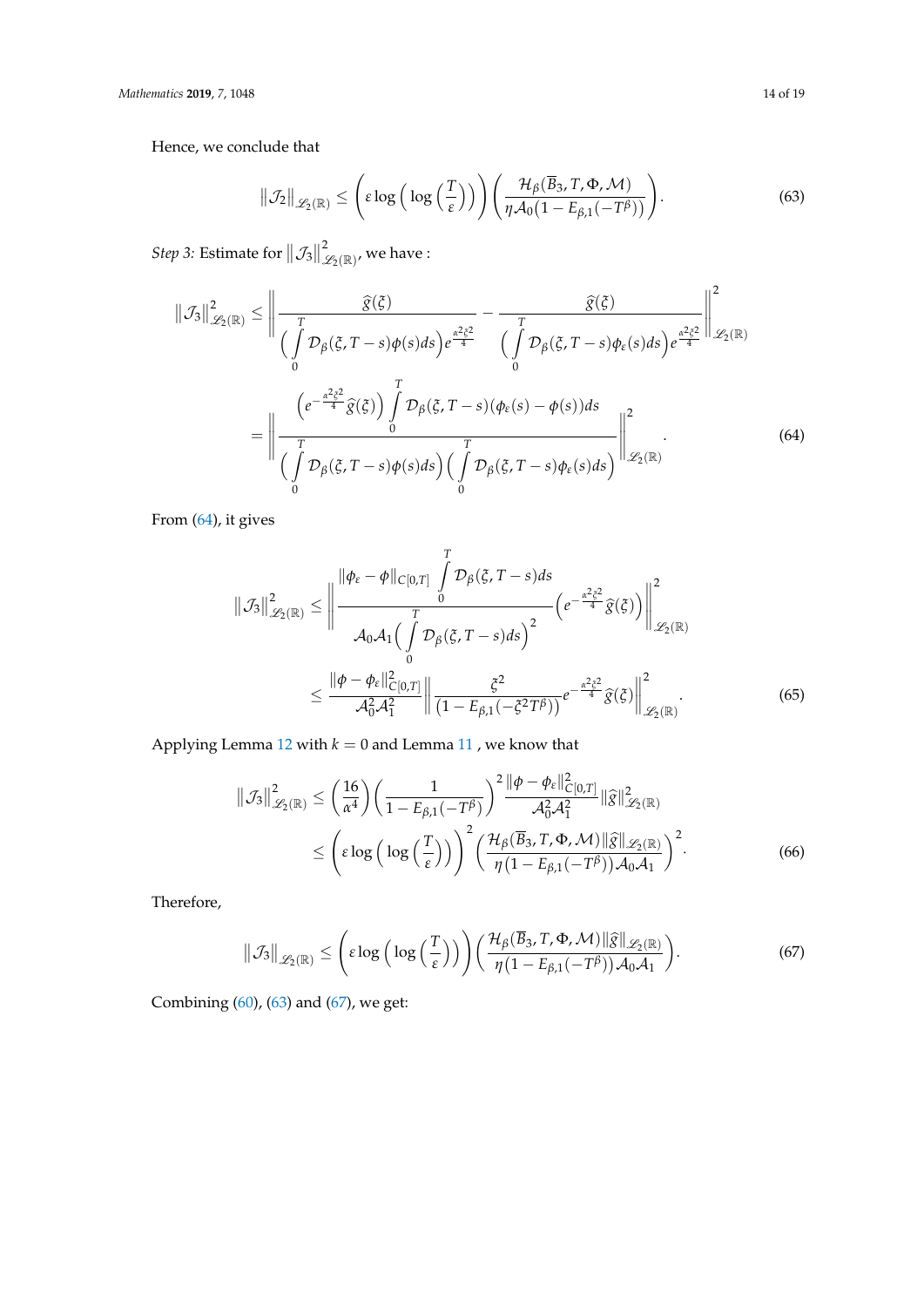$$
||f(.) - f_{\varepsilon,\alpha}(.)||_{\mathscr{L}_{2}(\mathbb{R})} = ||\widehat{f}(.) - \widehat{f}_{\varepsilon,\alpha}(.)||_{\mathscr{L}_{2}(\mathbb{R})}
$$
  
\n
$$
\leq \left(\varepsilon \left(\log\left(\log\left(\frac{T}{\varepsilon}\right)\right)^{k+1} \left(\frac{\mathcal{L}_{\beta}(k,T) \mathcal{H}_{\beta}(\overline{B}_{3},T,\Phi)}{\mathcal{A}_{0}\eta}\right)^{k+1} \mathcal{M}^{k}\right) \right)
$$
  
\n
$$
+ \frac{\Phi}{\mathcal{A}_{0}^{k+1}} \left(\frac{1}{1 - E_{\beta,1}(-T^{\beta})}\right)^{k} \right)^{\frac{1}{k+1}} \mathcal{M}^{\frac{1}{k+1}} \cdot \left(2\varepsilon + \eta\left(\log\left(\log\left(\frac{T}{\varepsilon}\right)\right)\right)^{-1}\right)^{\frac{k}{k+1}}
$$
  
\n
$$
+ \left(\varepsilon \log\left(\log\left(\frac{T}{\varepsilon}\right)\right)\right) \left(\frac{\mathcal{H}_{\beta}(\overline{B}_{3},T,\Phi,\mathcal{M})}{\eta \mathcal{A}_{0}(1 - E_{\beta,1}(-T^{\beta}))} + \left(\frac{\mathcal{H}_{\beta}(\overline{B}_{3},T,\Phi,\mathcal{M})||\widehat{g}||_{\mathcal{L}_{2}(\mathbb{R})}}{\eta(1 - E_{\beta,1}(-T^{\beta}))\mathcal{A}_{0}\mathcal{A}_{1}}\right)\right).
$$
(68)

Nohing that

<span id="page-14-2"></span><span id="page-14-1"></span>
$$
\lim_{\varepsilon \to 0} \varepsilon \Big( \log \Big( \log \Big( \frac{T}{\varepsilon} \Big) \Big) \Big) = 0, \quad \lim_{\varepsilon \to 0} \varepsilon \Big( \log \Big( \log \Big( \frac{T}{\varepsilon} \Big) \Big) \Big)^{k+1} = 0. \tag{69}
$$

Combining [\(68\)](#page-14-1) and [\(69\)](#page-14-2), we conclude that

$$
||f(.) - f_{\varepsilon,\alpha}(.)||_{\mathscr{L}_2(\mathbb{R})} = ||\widehat{f}(.) - \widehat{f_{\varepsilon,\alpha}}(.)||_{\mathscr{L}_2(\mathbb{R})} \to 0, \text{ as } \varepsilon \to 0.
$$
 (70)

The proof of Theorem [2](#page-9-1) is completed.  $\square$ 

#### <span id="page-14-0"></span>**5. Numerical Experiments**

In this section, in order to illustrate the usefulness of the proposed methods, we consider the numerical examples intended. We carry out numerically above regularization methods to verify our proposed methods. The numerical examples with  $T = 1$ , and  $\beta = 0.4$ ,  $\beta = 0.95$  are shown in this section, respectively. In the following, we give an example which had the exact expression of the solutions  $(u(x, t), f(x))$ . We use the computations in Matlab codes which are given by Podlubny [\[18\]](#page-18-7) for computing the generalized Mittag-Leffler function and the accuracy control in computing is  $10^{-10}$ . We will do the numerical tests with  $x \in [-7, 7]$  and  $\eta = 1.1$ . The couple of  $(\phi_{\varepsilon}, g_{\varepsilon})$ , which are determined below, play as measured data with a random noise as follows:

$$
\phi_{\varepsilon}(\cdot) = \phi(\cdot) + \varepsilon \left(2 \text{rand}(\cdot) - 1\right), \ g_{\varepsilon}(\cdot) = g(\cdot) + \varepsilon \left(2 \text{rand}(\cdot) - 1\right). \tag{71}
$$

Following Reference [\[9\]](#page-17-7), we know the function  $rand(\cdot)$  generates arrays of random numbers whose elements are normally distributed with mean 0, variance  $\sigma^2 = 1$  and standard deviation  $\sigma = 1$ , and it gives rand(size(.)) and rand(size(.)) returns an array of random entries that is the same size as *g* and  $\phi$ , respectively. We can easily verify the validity of the inequality:

<span id="page-14-3"></span>
$$
\|\phi_{\varepsilon}-\phi\|_{C[0,T]}\leq\varepsilon,\quad\|g_{\varepsilon}-g\|_{\mathscr{L}_2(\mathbb{R})}\leq\varepsilon.\tag{72}
$$

In this example, we consider particularly a one-dimensional case of the problem [\(1\)](#page-0-0) for *f* is an exact data function.

$$
\begin{cases}\n\frac{\partial \beta u(x,t)}{\partial t^{\beta}} = u_{xx}(x,t) + \phi(t)f(x), & (x,t) \in \mathbb{R} \times (0,T], \\
u(x,0) = 0, x \in \mathbb{R}, \\
u(x,1) = g(x), & x \in \mathbb{R}.\n\end{cases}
$$
\n(73)

In this example, we choose the following solution

$$
u(x,t) = \left(E_{\beta,1}(t^{\beta}) - E_{\beta,1}(-t^{\beta})\right)\sin\left(\frac{x}{2}\right).
$$
 (74)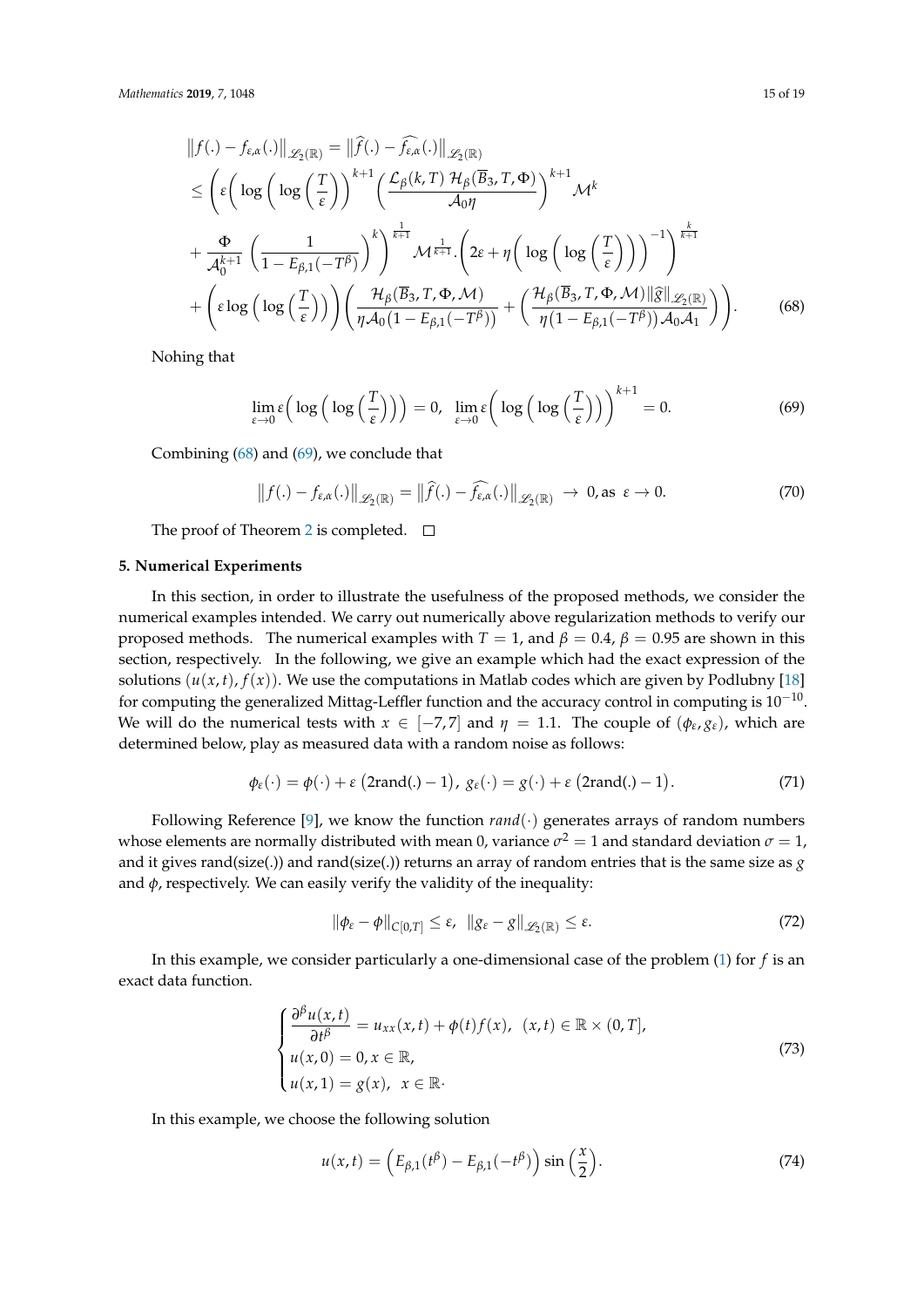Then a simple computation yields

<span id="page-15-0"></span>
$$
\phi(t) = \frac{5}{4} E_{\beta,1}(t^{\beta}) + \frac{3}{4} E_{\beta,1}(-t^{\beta}).
$$
\n(75)

and  $f(x) = \sin\left(\frac{x}{2}\right)$ . Moreover, we have  $u(x, 0) = u_0(x) = 0$  and

$$
u(x,1) = u_1(x) = g(x) = (E_{\beta,1}(1) - E_{\beta,1}(-1)) \sin(\frac{x}{2}).
$$
 (76)

Next, for computing the integral in the latter equality, see Reference [\[19\]](#page-18-8), we use the fact that

$$
\int_{0}^{x} u^{\kappa-1} E_{\beta,\kappa}(yu^{\beta})(x-u)^{\beta-1} E_{\beta,\beta}(z(x-u)^{\beta}) du = \frac{y E_{\beta,\kappa+\beta}(yx^{\beta}) - z E_{\beta,\beta+\kappa}(zx^{\beta})}{y-z} x^{\beta+\kappa+1}.
$$
 (77)

From  $\phi_\varepsilon(.)=\phi(.)+\varepsilon\left(2\mathrm{rand}(.)-1\right)$  , we have

$$
\int_{0}^{1} s^{\beta - 1} E_{\beta, \beta}(-\xi^{2} s^{\beta}) \phi_{\varepsilon}(1 - s) ds = \int_{0}^{1} s^{\beta - 1} E_{\beta, \beta}(-\xi^{2} s^{\beta}) \phi(1 - s) ds \n+ \varepsilon (2 \text{rand}(.) - 1) \int_{0}^{1} s^{\beta - 1} E_{\beta, \beta}(-\xi^{2} s^{\beta}) ds.
$$
\n(78)

Combining [\(72\)](#page-14-3), [\(75\)](#page-15-0) and [\(78\)](#page-15-1), we have

$$
\int_{0}^{1} s^{\beta-1} E_{\beta,\beta}(-\xi^{2} s^{\beta-1}) \phi_{\varepsilon}(1-s) ds = \frac{5}{4} \Big( \frac{E_{\beta,\beta+1}(1) + \xi^{2} E_{\beta,\beta+1}(-\xi^{2})}{1 + \xi^{2}} \Big) \n- \frac{3}{4} \Big( \frac{E_{\beta,\beta+1}(-1) - \xi^{2} E_{\beta,\beta+1}(-\xi^{2})}{-1 + \xi^{2}} \Big) \n+ \frac{\varepsilon \Big( 2 \text{rand}(.)-1 \Big)}{\xi^{2}} \Big( 1 - E_{\beta,1}(-\xi^{2}) \Big). \tag{79}
$$

In general, the numerical methods referenced by References [\[20](#page-18-9)[,21\]](#page-18-10) are summarized in three steps as follows.

*Step 1:* Choose *N* to generate the spatial and temporal discretization in such a manner as:

<span id="page-15-1"></span>
$$
x_i = i\Delta x, \ \Delta x = \frac{\pi}{N}, \ i = \overline{0, N}.
$$
\n
$$
(80)
$$

Obviously, the higher value of *N* will provide numerical results that are more accurate and stable. Here we choose  $N = 100$  is satisfied.

*Step 2:* Setting  $f_{\varepsilon,\alpha}(x_i) = f_{\varepsilon,\alpha}^i$  and  $f(x_i) = f^i$ , constructing two vectors contained all discrete values of *fε*,*<sup>α</sup>* and *f* denoted by Λ*ε*,*<sup>α</sup>* and Ψ, respectively.

$$
\Lambda_{\varepsilon,\alpha} = [f_{\varepsilon,\alpha}^0 \ f_{\varepsilon,\alpha}^1 \dots f_{\varepsilon,\alpha}^Q] \in \mathbb{R}^{Q+1},
$$
  
\n
$$
\Psi = [f^0 \ f^1 \dots f^{Q-1} \ f^Q] \in \mathbb{R}^{Q+1}.
$$
\n(81)

*Step 3:* The estimation is defined: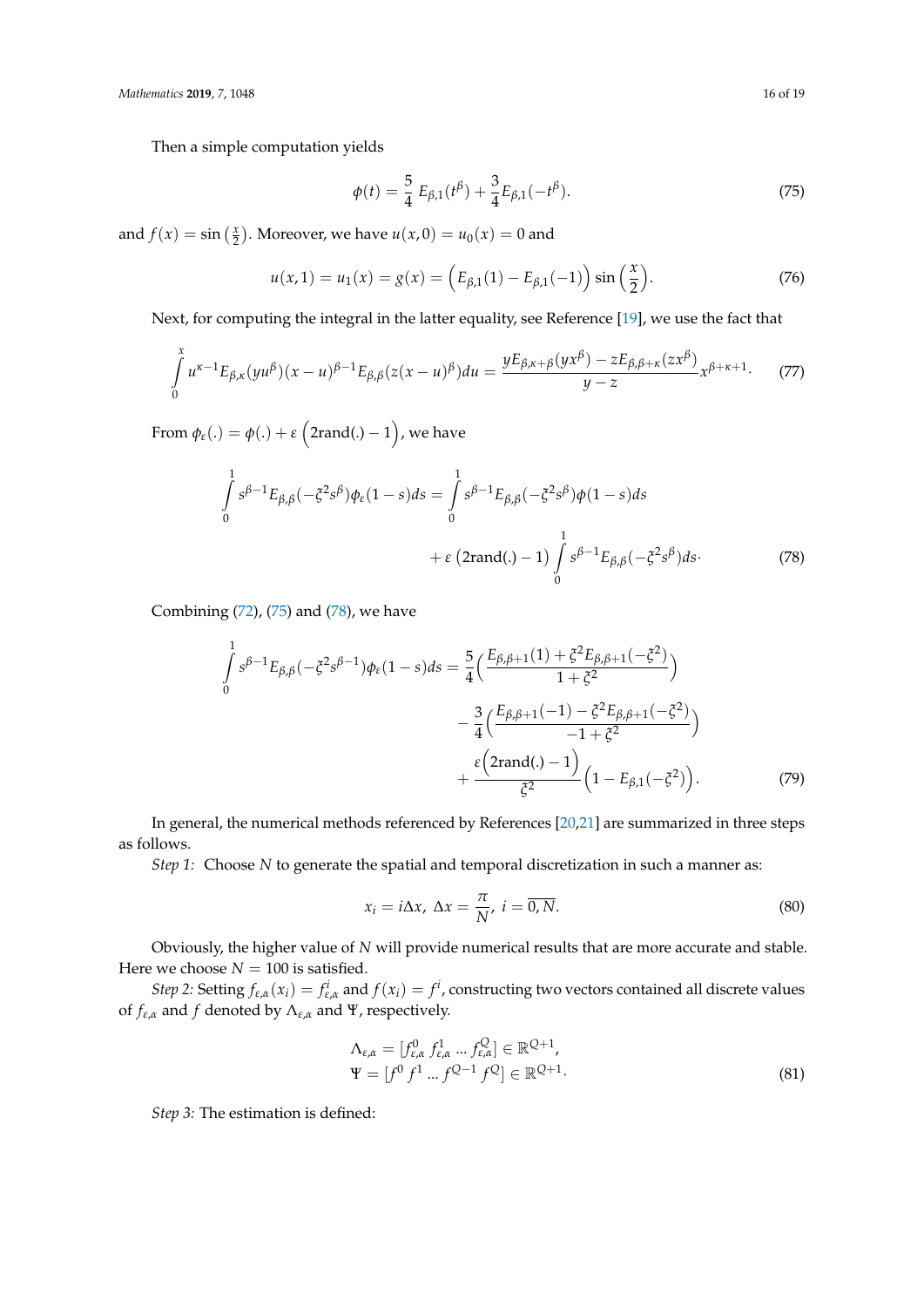Relative error estimation:

$$
E_1 = \frac{\sqrt{\sum_{i=1}^{N} |f_{\varepsilon,\alpha}(x_i) - f(x_i)|_{\mathscr{L}_2(-7,7)}^2}}{\sqrt{\sum_{i=1}^{N} |f(x_i)|_{\mathscr{L}_2(-7,7)}^2}}.
$$
(82)

Absolute error estimation:

$$
E_2 = \sqrt{\frac{1}{N} \sum_{i=1}^{N} |f_{\varepsilon,\alpha}(x_i) - f(x_i)|^2_{\mathscr{L}_2(-7,7)}}.
$$
\n(83)

Figure [1](#page-16-0) shows a 2D figures between the sought and its regularized solutions for  $N = 100$  and *β* = 0.95. All figures are presented with  $ε$  = 0.1,  $ε$  = 0.01 and  $ε$  = 0.001, respectively.

In Tables [1](#page-17-10) and [2](#page-17-11) of this example, we show the error estimation both the priori and the posteriori within case  $N = 100$  $N = 100$  $N = 100$ , that is, in Table 1 we show the error estimation for both the priori and the posteriori at  $\beta = 0.95$  with  $\varepsilon \in \{0.1, 0.01, 0.001\}$ , respectively. In Table [2,](#page-17-11) we show the relative error estimation and absolute error estimation both the priori and the posteriori with *ε* = 0.01 with the different values of  $\beta \in \{0.2, 0.4, 0.6, 0.8\}$ , when *ε* is fixed and the mesh resolutions are increased, the regularized solution convergence is better than that of the exact solution. From observing the results from the tables and figures above, we conclude that when *ε* tends to zero, the regularized solution approaches the exact solution.

<span id="page-16-0"></span>

**Figure 1.** A comparison between the exact and regularized solutions for  $k = 1$ ,  $\beta = 0.95$  with  $N = 100$ . (**a**)  $\varepsilon = 0.1$ . (**b**)  $\varepsilon = 0.01$ . (**c**)  $\varepsilon = 0.001$ .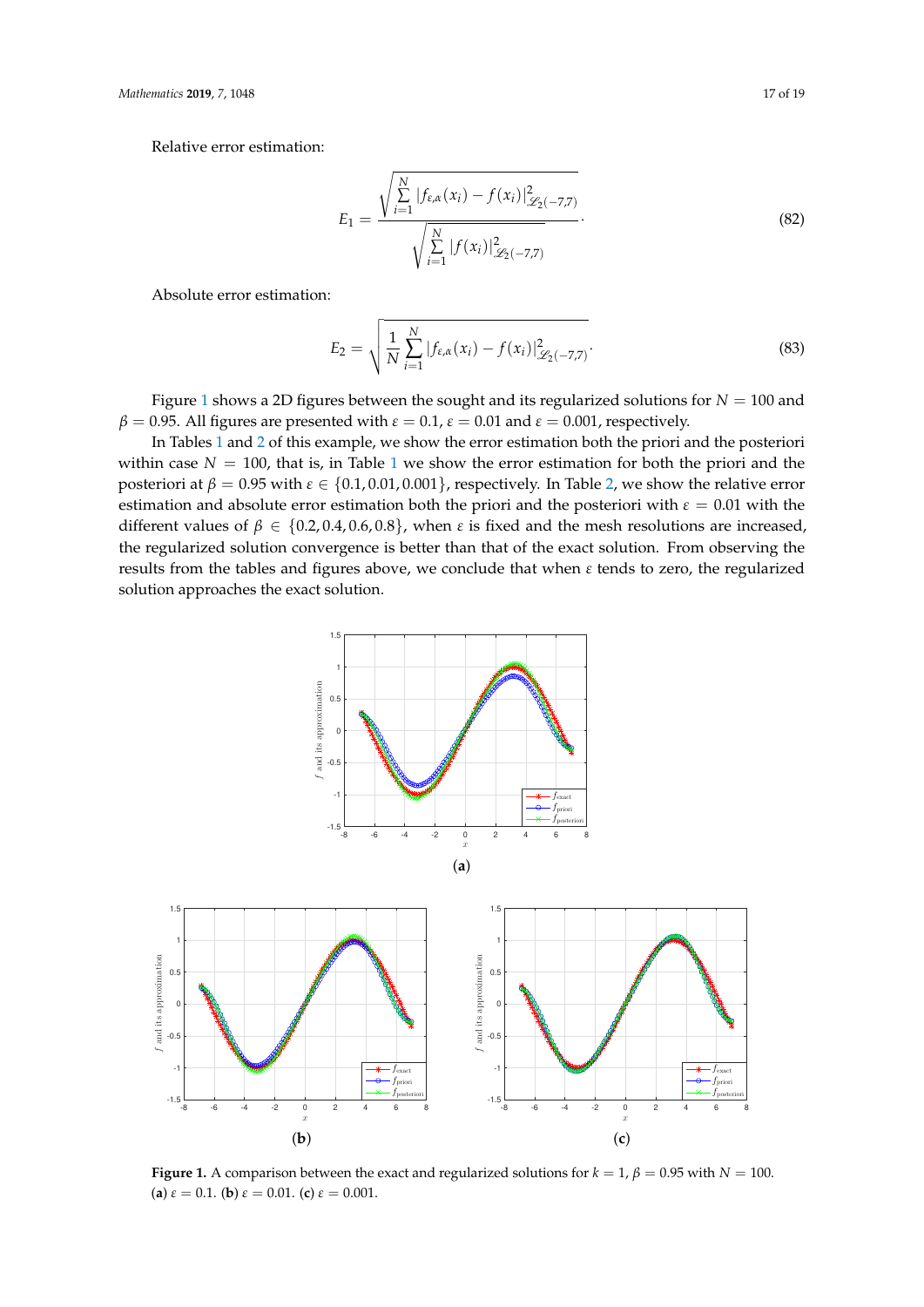<span id="page-17-10"></span>

| <b>Table 1.</b> The error estimation between the exact and regularized solutions of this example at $\beta = 0.95$ |  |
|--------------------------------------------------------------------------------------------------------------------|--|
| with $N = 100$ .                                                                                                   |  |

|       | $E_1^{\beta_{pri}}$ | $F^{\beta_{pos}}$ | $E_2^{\beta_{pri}}$ | $F^{p_{pos}}$     |
|-------|---------------------|-------------------|---------------------|-------------------|
| 0.1   | 0.279660141830880   | 0.163452531664322 | 0.188256991900635   | 0.110030273632189 |
| 0.01  | 0.167130513450332   | 0.146077554813055 | 0.112506156619184   | 0.098334073898654 |
| 0.001 | 0.144054212078375   | 0.144599158066180 | 0.096972033479447   | 0.097338871212350 |

<span id="page-17-11"></span>**Table 2.** The error estimation between the exact and regularized solutions with the different values of *β*,  $ε = 0.01$  and  $N = 100$ .

| ß   | $E_1^{\beta_{pri}}$ | $E_1^{\beta_{pos}}$ | $E_2^{\beta_{pri}}$ | $E_2^{\beta_{pos}}$ |
|-----|---------------------|---------------------|---------------------|---------------------|
| 0.2 | 0.156401672575436   | 0.176079016470940   | 0.078962919638416   | 0.092189970426402   |
| 0.4 | 0.146364358305196   | 0.165153671589525   | 0.073895354649786   | 0.086469770247512   |
| 0.6 | 0.136338164832119   | 0.153413164488168   | 0.068833404246973   | 0.080322774289912   |
| 0.8 | 0.124692172130227   | 0.140316883268202   | 0.062953661590221   | 0.073465933522836   |

## <span id="page-17-9"></span>**6. Conclusions**

In this study, by using the mollification regularization method, we solved the inverse problem and recovered the source term for time fractional diffusion equation with the time dependent coefficient. In the theoretical results, which we have shown, we obtained the error estimates of both a priori and a posteriori parameter choice rule methods based on a priori condition. In addition, in the numerical results, it shows that the regularized solutions are converged to the exact solution. Furthermore, it also shows that the smaller error of the input data, the better the convergence results.

**Author Contributions:** Project administration, Y.Z.; Resources, T.T.B.; Methodology, L.D.L.; Writing-review, editing and software, N.C.

**Funding:** The work was supported by the Fundo para o Desenvolvimento das Ciências e da Tecnologia (FDCT) of Macau under Grant 0074/2019/A2 and NNSF of China (11671339).

**Conflicts of Interest:** The authors declare no conflict of interest.

#### **References**

- <span id="page-17-0"></span>1. Malyshev, I. An inverse source problem for heat equation. *J. Math. Anal. Appl.* **1989**, *142*, 206–218. [\[CrossRef\]](http://dx.doi.org/10.1016/0022-247X(89)90175-3)
- <span id="page-17-1"></span>2. Geng, F.; Lin, Y. Application of the variational iteration method to inverse heat source problems. *Comput. Math. Appl.* **2009**, *58*, 2098–2102. [\[CrossRef\]](http://dx.doi.org/10.1016/j.camwa.2009.03.002)
- <span id="page-17-2"></span>3. Shidfar, A.; Babaei, A.; Molabahrami, A. Solving the inverse problem of identifying an unknown source term in a parabolic equation. *Comput. Math. Appl.* **2010**, *60*, 1209–1213. [\[CrossRef\]](http://dx.doi.org/10.1016/j.camwa.2010.06.002)
- <span id="page-17-3"></span>4. Barkai, E.; Metzler, R.; Klafter, J. From continuous time random walks to the fractional Fokker-Planck equation. *Phys. Rev. E* **2000**, *61*, 132–138. [\[CrossRef\]](http://dx.doi.org/10.1103/PhysRevE.61.132) [\[PubMed\]](http://www.ncbi.nlm.nih.gov/pubmed/11046248)
- 5. Chaves, A. Fractional diffusion equation to describe Levy flights. *Phys. Lett. A* **1998**, *239*, 13–16. [\[CrossRef\]](http://dx.doi.org/10.1016/S0375-9601(97)00947-X)
- <span id="page-17-4"></span>6. Gorenflo, R.; Mainardi, F.; Scalas, E.; Raberto, M. Fractional calculus and continuoustime finance, the diffusion limit. In *Mathematical Finance. Trends in Mathematics*; Birkhuser: Basel, Switzerland, 2001; pp. 171–180.
- <span id="page-17-5"></span>7. Sakamoto, K.; Yamamoto, M. Initial value/boundary value problems for fractional diffusion-wave equations and applications to some inverse problems. *J. Math. Anal. Appl.* **2011**, *382*, 426–447. [\[CrossRef\]](http://dx.doi.org/10.1016/j.jmaa.2011.04.058)
- <span id="page-17-6"></span>8. Zhang, Z.Q.; Wei, T. Identifying an unknown source in time-fractional diffusion equation by a truncation method. *Appl. Math. Comput.* **2013**, *219*, 5972–5983. [\[CrossRef\]](http://dx.doi.org/10.1016/j.amc.2012.12.024)
- <span id="page-17-7"></span>9. Yang, F.; Fu, C.L. The quasi-reversibility regularization method for identifying the unknown source for time fractional diffusion equation. *Appl. Math. Modell.* **2015**, *39*, 1500–1512. [\[CrossRef\]](http://dx.doi.org/10.1016/j.apm.2014.08.010)
- <span id="page-17-8"></span>10. Wei, T.; Wang, J.G. A modified Quasi-Boundary Value method for an inverse source problem of the time fractional diffusion equation. *Appl. Numer. Math.* **2014**, *78*, 95–111. [\[CrossRef\]](http://dx.doi.org/10.1016/j.apnum.2013.12.002)